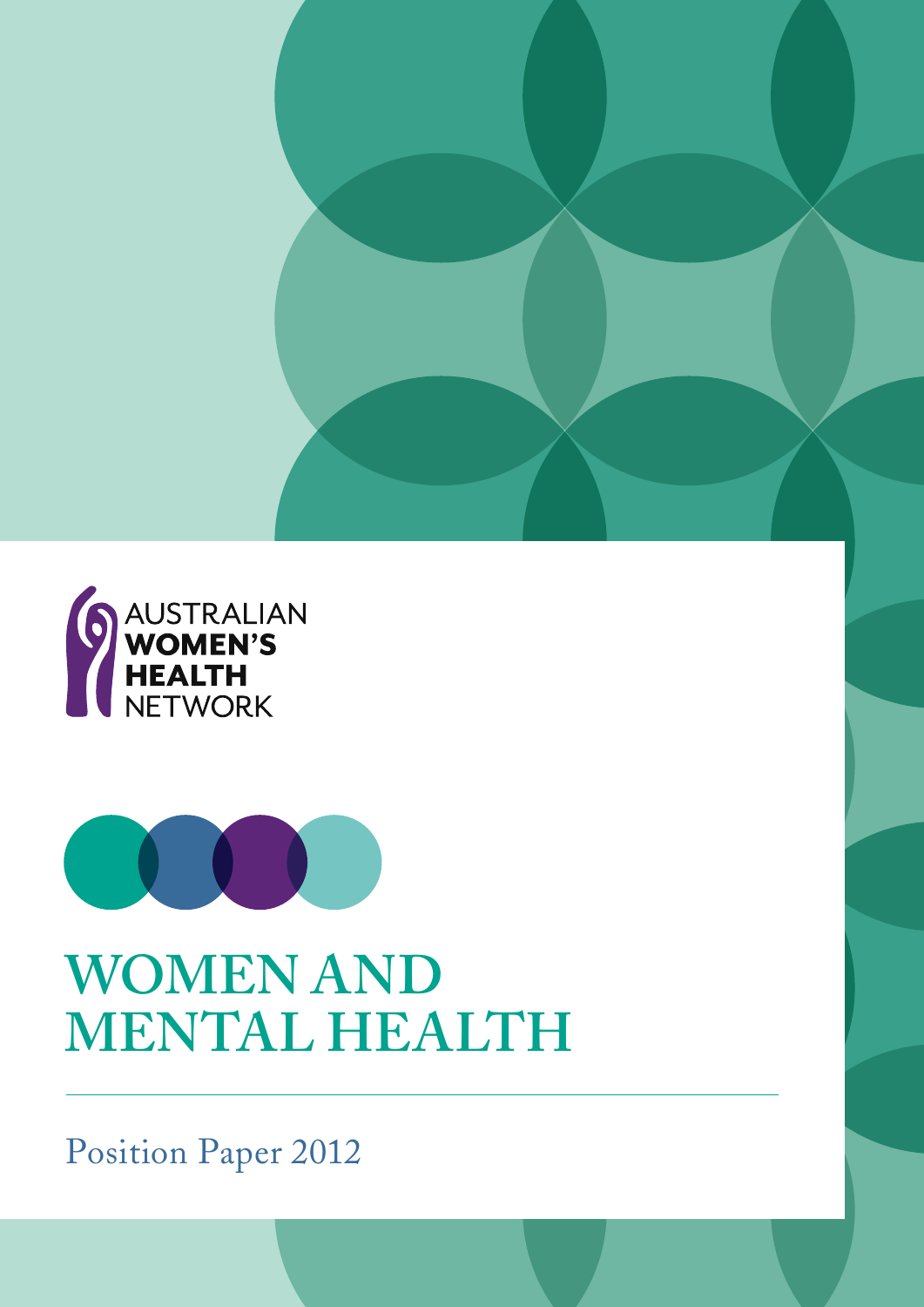## Australian Women's Health Network

#### **Women and Mental Health**

A publication of the Australian Women's Health Network, based on a commissioned paper written by Professor Jayashri Kulkarni, with support from the AWHN Publication Review Panel, August 2012.

This publication may include subsequent alterations/additions which do not necessarily reflect the views of the original commissioned author.

PO Box 188, Drysdale, Victoria 3222

Association number: A02383

[www.awhn.org.au](http://www.awhn.org.au)

© Australian Women's Health Network

This publication may be reproduced in whole or in part for study, research, criticism, training or review purposes subject to the inclusion of an acknowledgement of the source and authoring, and no commercial usage or sale.

ISBN: 978-0-9578645-6-6

Published November 2012

## Acknowledgements

The Australian Women's Health Network gratefully acknowledges funding support provided by the Australian Government to develop this *Health Reform* position paper through the Department of Health and Ageing Community Sector Support Scheme.

AWHN would like to thank Professor Jayashri Kulkarni, the AWHN Publication Review Panel (Dr Gwendolyn Gray; Patty Kinnersly; Maree Hawken; Lucy Cirocco, and Kelly Banister), Marilyn Beaumont, and Dr Andrew Watts of *textedit*.

This position paper is available for free download at: [www.awhn.org.au](http://www.awhn.org.au)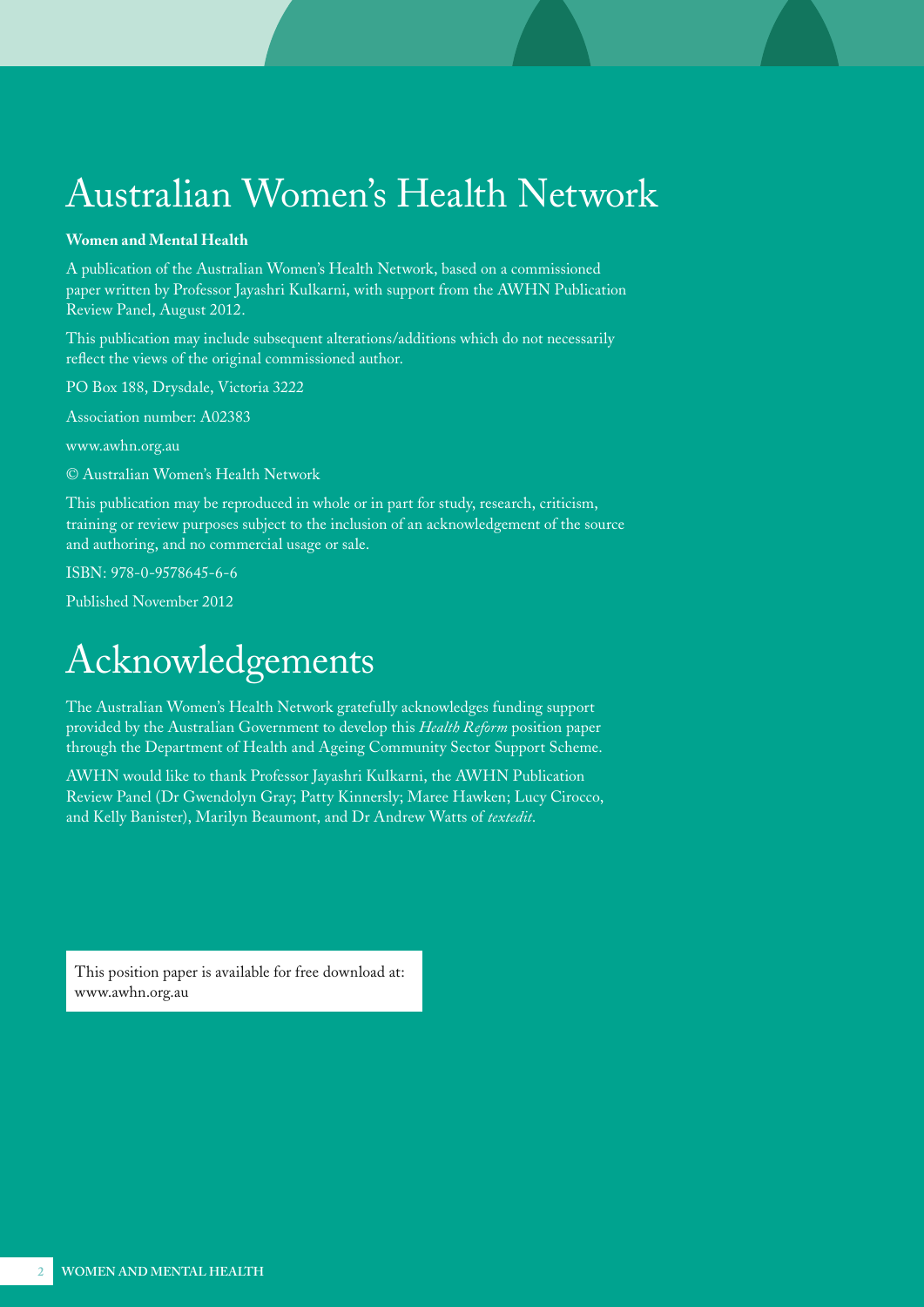## Table of contents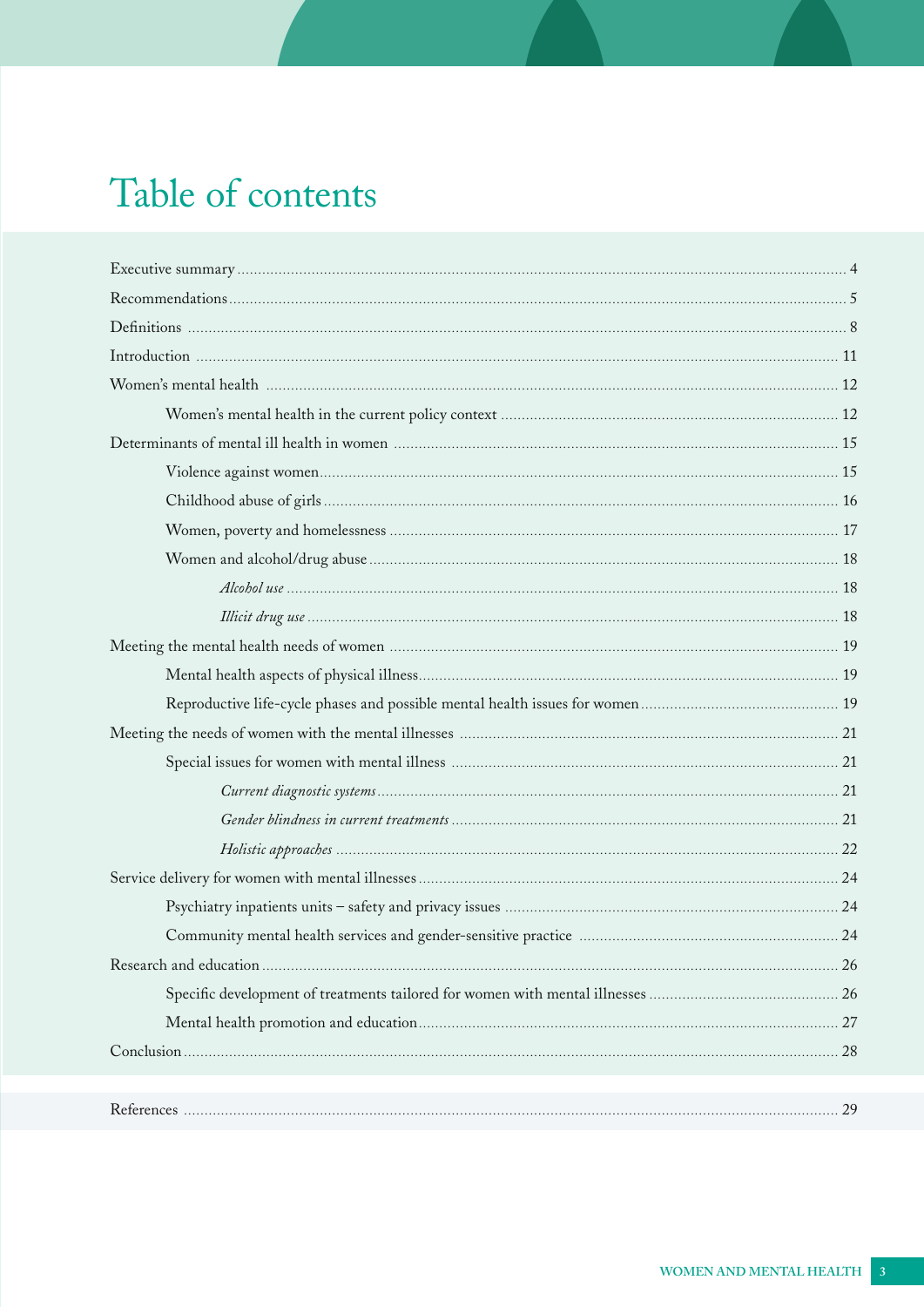## <span id="page-3-0"></span>Executive summary

Mental ill health is a major health concern for Australians, with almost half of the population either directly or indirectly experiencing the impact of mental illness. Women are disproportionately affected by mental illness. In Australia, anxiety and depression are the leading causes of disease burden for women.

#### **Women's mental health policy context**

It is of great concern that despite the prevalence of mental disorders among women, there has been very little focus on the special needs of women with mental ill health. Most policies, framework documents, and other important discussion papers that advise governments on strategic funding do not adopt a gendered approach. This has meant that women with mental illness have not received the level of support and services, research and education needed to ensure the best possible outcomes. The National Women's Health Policy (NWHP) (Department of Health and Ageing, 2010) addresses inequities in women's health and women's mental health. However, this approach is rarely reflected in other areas of relevant policy development. In recent times the moderate level of mental health reform has been driven by the need to improve outcomes for adolescents, dominated by the needs of young men. While this is an important objective, the youth mental health reform strategies have inadvertently contributed to further inequities in services and support provision for women with mental illnesses. This document outlines the Australian Women's Health Network position on women's mental health and makes recommendations for action on policy, systems, and service delivery development to improve mental health outcomes for women in Australia.

#### **Determinants of mental ill health in women**

There are distinctly different determinants of mental disorders in women and men. Important social factors causing mental ill health include violence against women, perpetrated against them both as children and adults. As a result of traumas women can experience profound mental disorders such as depression, anxiety, posttraumatic syndrome and Borderline Personality Disorder. Other issues such as homelessness, poverty, and substance abuse can be associated with violent relationships and further complicate mental ill health patterns. Recent data

shows that women are experiencing increasing rates of alcohol, ecstasy and related drug abuse, which in turn can cause mental illnesses such as psychosis or depression. However, there are very few women-focused alcohol and drug abuse recovery programs.

Biological factors, including reproductive hormone fluctuation across the life-cycle, have not received much attention with respect to impact on mental health. Premenstrual dysphoria, postnatal depression or psychosis, and perimenopausal depression are examples of specific reproductive hormone changes that are implicated in the development of mental illness. Women experiencing these conditions or other physical illnesses, such as polycystic ovarian syndrome, need increased levels of access to co-located psychological/psychiatric services than are currently available. Women experiencing psychiatric disorders such as Borderline Personality Disorder are often misdiagnosed, and there is currently very little adequate treatment available. This is an important area requiring research investment. Psychiatry services need to adopt a gendered focus, with significant consideration given to the safety and privacy provided for women, particularly in inpatient units. Community psychiatry teams also need to provide more gender-focused programs for women.

#### **Research and education**

There is a notable lack of well-coordinated, integrated research in the area of women's mental health and mental illness. Women-focused, evidence-based treatment approaches are needed to underpin future strategic planning for developing and funding support and services to assist women with mental illnesses. Public and professional education strategies concerning mental health and mental illness are required in order to decrease stigma associated with mental disorders in women and to assist women in accessing appropriate resources.

In conclusion, there is a fundamental and urgent requirement for mental health reform that addresses the specific needs of women and includes strategies that simultaneously support the prevention of mental illnesses and increase the overall well-being of women living with existing mental health conditions. By focussing more on women's mental health issues the quality of life for many Australians in the broader community will be greatly improved.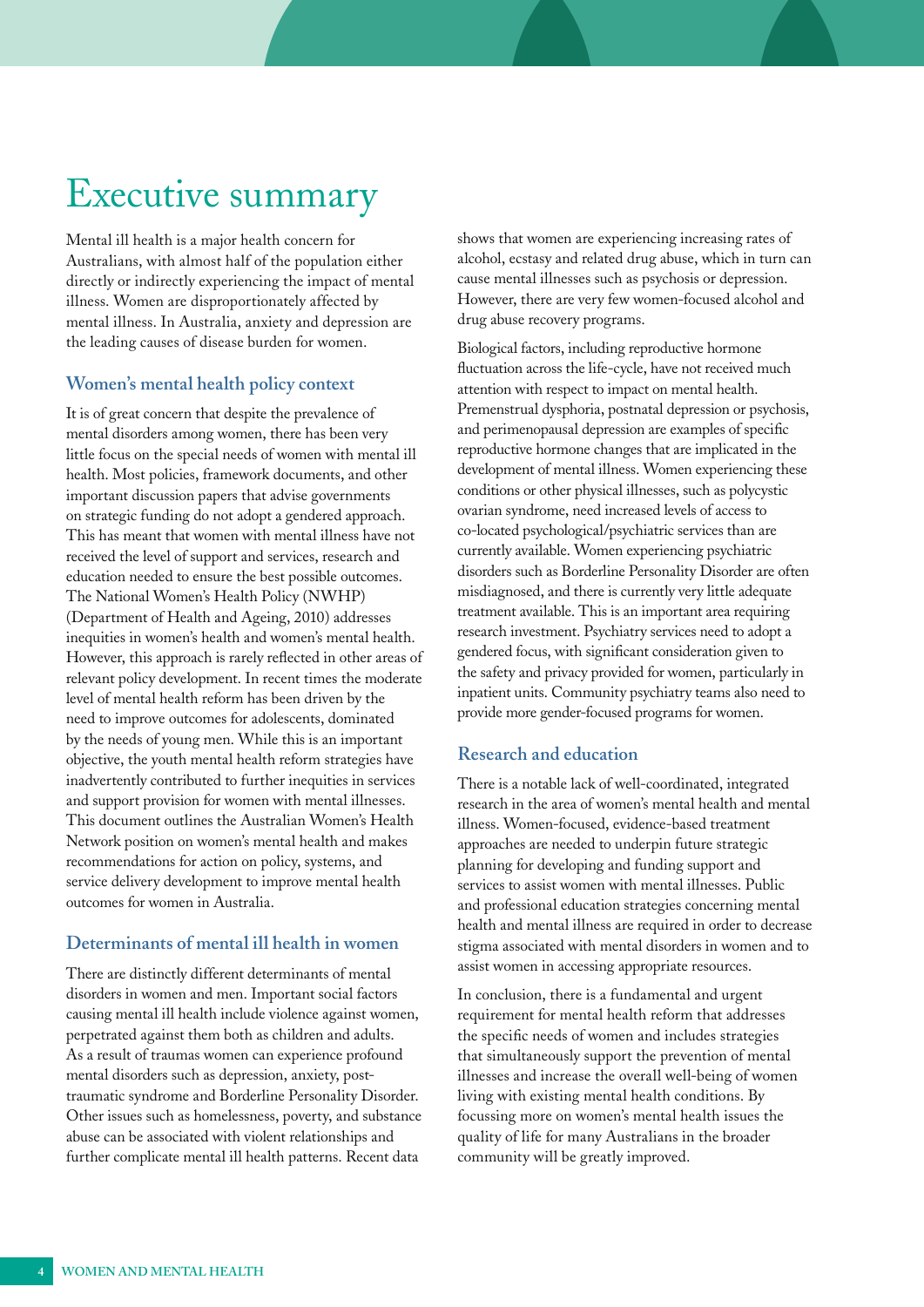## <span id="page-4-0"></span>Recommendations

#### **Women's mental health in the current policy context**

#### **It is recommended that:**

- 1. all mental health policies adopt a gendered approach [\(p. 14](#page-13-0));
- 2. current and proposed National Mental Health Plans are linked together and informed by the *National Women's Health Policy* (2010), to ensure the inclusion of a clear focus on women's mental health [\(p. 14](#page-13-0));
- 3. the Commonwealth Department of Health and Ageing provide leadership to mental health services in gendering action across the social determinants of health through the mental health strategy, *A Ten Year Roadmap for National Mental Health Reform* [\(p. 14\)](#page-13-0); and
- 4. the strategic priorities of existing youth programs are expanded to offer greater mental health promotion opportunities and develop more clinical services that are specifically designed for young women with Borderline Personality Disorder and Depression/ Anxiety Disorders ([p. 14\)](#page-13-0).

#### **Violence against women**

#### **It is recommended that:**

- 5. the Council of Australian Governments maintains its commitment to and investment in the *National Plan to Reduce Violence Against Women and Their Children Strategy* 6.3: Intervene early to prevent violence by ensuring that:
	- » research into perpetrator interventions is undertaken;
	- » best practice guidelines and national standards are developed;
	- specific evidence-based best practice domestic violence programs are developed, tested and rolled out; and
	- » the identification of "effective post-intervention services and programs to sustain long term behavioural change and reduce re-offending" (p. [16](#page-15-0)).
- 6. the Federal Government commissions a report into the impact of violence against girls and women and the development of mental illness ([p. 16](#page-15-0));
- 7. the Federal Government establishes a research project into the development of Borderline Personality Disorder in women, with the goal of developing new effective interventions [\(p. 16\)](#page-15-0);
- 8. linkages between mental health service provision outcomes and the goals of the *National Plan to Reduce Violence against Women and their Children* are strengthened through the introduction of specific key performance indicators against which all such services are required to report ([p. 16\)](#page-15-0);
- 9. the Medicare Local Network initiates the establishment of collaborative partnerships between community mental health agencies, primary health practitioners, and women's health and domestic violence organisations, in order to establish longerterm follow up which focuses on the mental health of women and children who have experienced violence ([p. 16\)](#page-15-0).

#### **Childhood abuse of girls**

#### **It is recommended that:**

- 10. Health Workforce Australia develops and delivers training programs for primary care clinicians to improve their skills in recognising abuse-related mental illness symptoms in women and assist them with appropriate psychotherapeutic techniques (p. [17\)](#page-16-0);
- 11. the Federal Government strengthens its investment in the *National Plan to Reduce Violence against Women and their Children 2010-2022* strategies and ensures the plan is effectively monitored to fulfil its stated aims and goals [\(p. 17\)](#page-16-0).

#### **Women, poverty and homelessness**

#### **It is recommended that:**

12. commonwealth initiatives to decrease homelessness employ a gendered perspective and are linked to mental health services [\(p. 17\)](#page-16-0).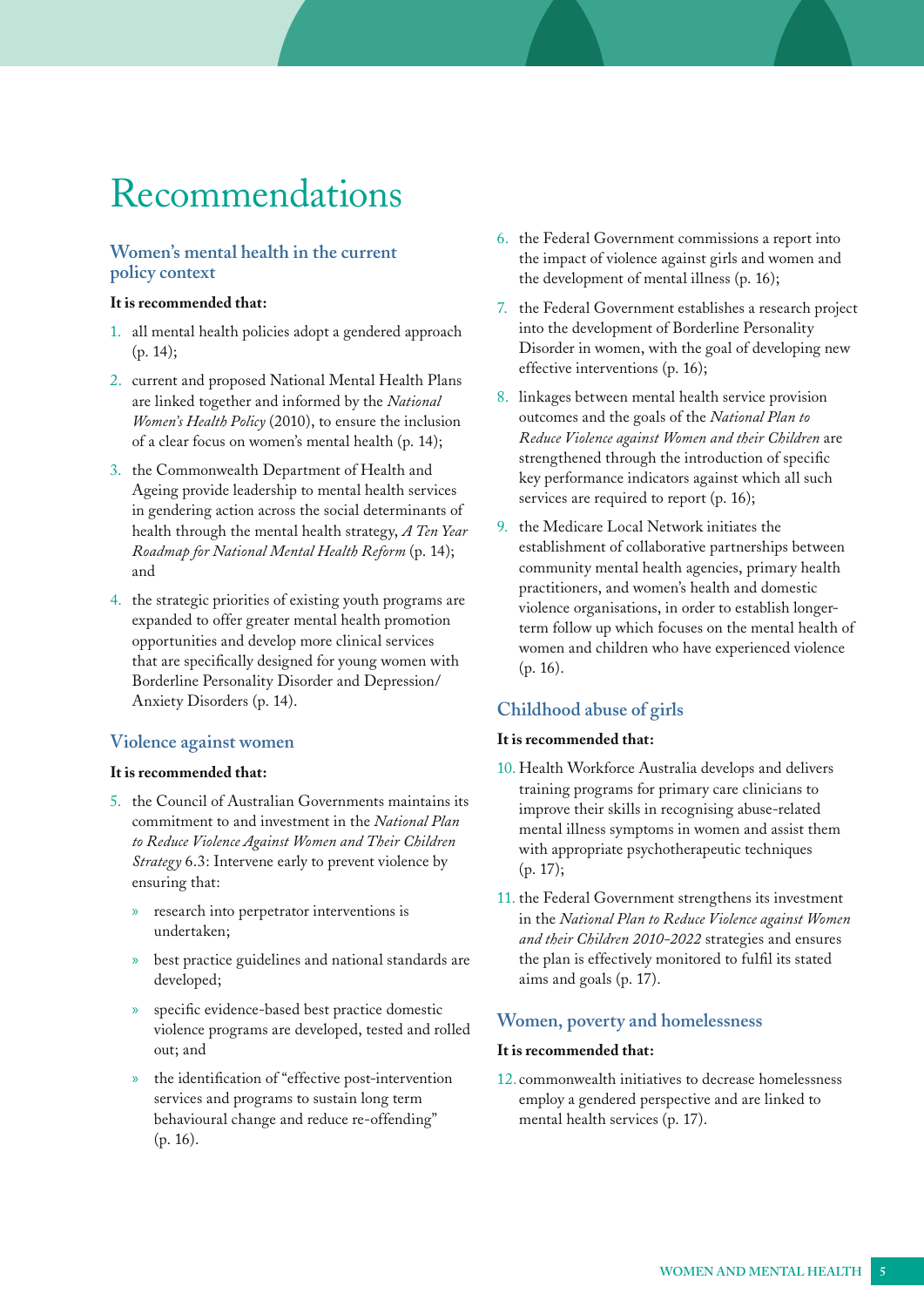#### **Alcohol use**

#### **It is recommended that:**

13. australian alcohol abuse research incorporate a focus on different age groups and gender to assist in the development of evidence-based treatment approaches to meet the needs of women of all ages [\(p. 18\)](#page-17-0).

#### **Illicit drug use**

#### **It is recommended that:**

14. drug recovery services provide women-focused programs to address the rising number of women with mental health disorders which are impacted upon by illicit drug abuse [\(p. 18\)](#page-17-0).

#### **Mental health aspects of physical illness**

#### **It is recommended that:**

- 15. federal, state and territory governments invest in the development of more co-located psychological and psychiatric services within women's health services ([p. 19\)](#page-18-0);
- 16. Health Workforce Australia develops and delivers further education to health practitioners about the mental health aspects of physical illnesses ([p. 19](#page-18-0)); and
- 17. greater investment is made in providing gendersensitive supportive care with a focus on the psychological impact of chronic, long-term physical illnesses [\(p. 19\)](#page-18-0).

#### **Reproductive life-cycle phases and possible mental health issues for women**

#### **It is recommended that:**

- 18. further investment be made in developing evidencebased best practice in the relationship between women's health, mental health, menopause and the mid-life stage [\(p. 20\)](#page-19-0);
- 19. federal and state governments conduct targeted professional and public education campaigns concerning the interaction between reproductive hormones and an individual's mental state [\(p. 20\)](#page-19-0); and

20.the federal government strengthens investment in data collection, analysis and dissemination of knowledge regarding the use of psychotropic medications in pregnancy ([p. 20](#page-19-0)).

#### **Special issues for women with mental illnesses**

#### **It is recommended that:**

- 21. the federal government fund the Mental Health Council of Australia to develop and conduct a gendered public education campaign to reduce the stigma attached to mental disorders [\(p. 21](#page-20-0));
- 22. as a matter of urgency Health Workforce Australia provides to general clinicians specific clinical training programs outlining the recognition of the symptoms and signs in women of Borderline Personality Disorder ([p. 21](#page-20-0)); and
- 23.subsequent to appropriate workforce development, a public education campaign be undertaken by the Mental Health Council of Australia that employs social media communication strategies to promote recognition of the symptoms and signs of Borderline Personality Disorder and what help is available (p. [21\)](#page-20-0).

#### **Holistic approaches**

#### **It is recommended that:**

- 24.federal and state governments jointly fund the expansion and establishment of more women's health centres that provide comprehensive women-sensitive mental health services ([p. 23\)](#page-22-0); and
- 25. the federal government investigates the practical requirements for removing barriers to women's equity of access to a comprehensive range of womensensitive mental health services, including equitable provision of psychological and psychiatric services to women. This investigation should include barriers arising from out-of-pocket/co-payment costs, caps on Medicare rebates, transportation, and geographic location of service availability ([p. 23](#page-22-0)).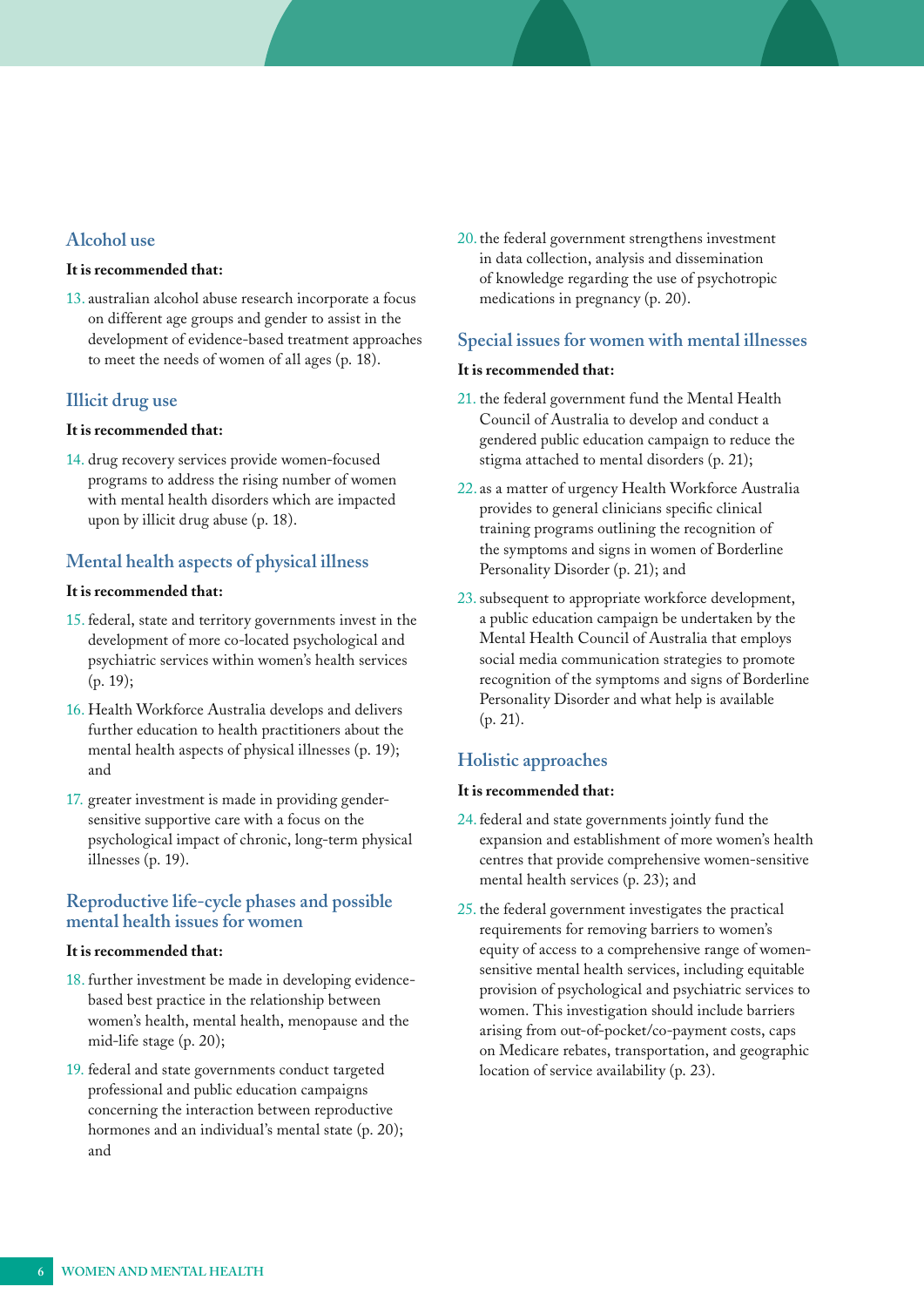#### **Psychiatry inpatient units – safety and privacy issues**

#### **It is recommended that:**

- 26. all existing and new psychiatric inpatient facilities are redesigned or designed to provide significant areas of gender segregation and ensure safety plus privacy for female inpatients [\(p. 24\)](#page-23-0);
- 27. education programs on gender sensitivity are mandatory for all clinical staff in inpatient psychiatry facilities ([p. 24](#page-23-0)); and
- 28.the Council of Australian Governments provides leadership to initiate reforms which require that sexual and other assaults in psychiatric facilities be reported and treated in the same way as those occurring in the general community [\(p. 24\)](#page-23-0).

#### **Community mental health services and gender-sensitive practice**

#### **It is recommended that:**

- 29. federal, state and territory governments develop gender-sensitive practice guidelines, with specific input from women as consumers, carer advocates and mental health clinicians, and ensure their implementation in all mental healthcare settings. Expertise in the development of gender-sensitive practice guidelines and training is readily available within the women's health sector ([p. 25\)](#page-24-0); and
- 30.the use of peer support is encouraged in state government-funded community mental healthcare clinics and Psychiatric Disability Support Sector services, with ongoing education of women provided through consumer advocacy organisations, such as Mental Illness Fellowship Australia, SANE Australia, and Beyond Blue ([p. 25](#page-24-0)).

#### **Research and education**

#### **It is recommended that:**

31. a national women's mental health research institute is established with the aim of building a nationally integrated evidence base through coordinating and facilitating an Australia-wide program of research to improve outcomes for women with mental illnesses [\(p. 26](#page-25-0)).

#### **Specific development of treatments tailored for women with mental llnesses**

#### **It is recommended that:**

32. National Health and Medical Research Council research priority be given to developing new treatments for women with specific mental illnesses ([p. 26](#page-25-0)).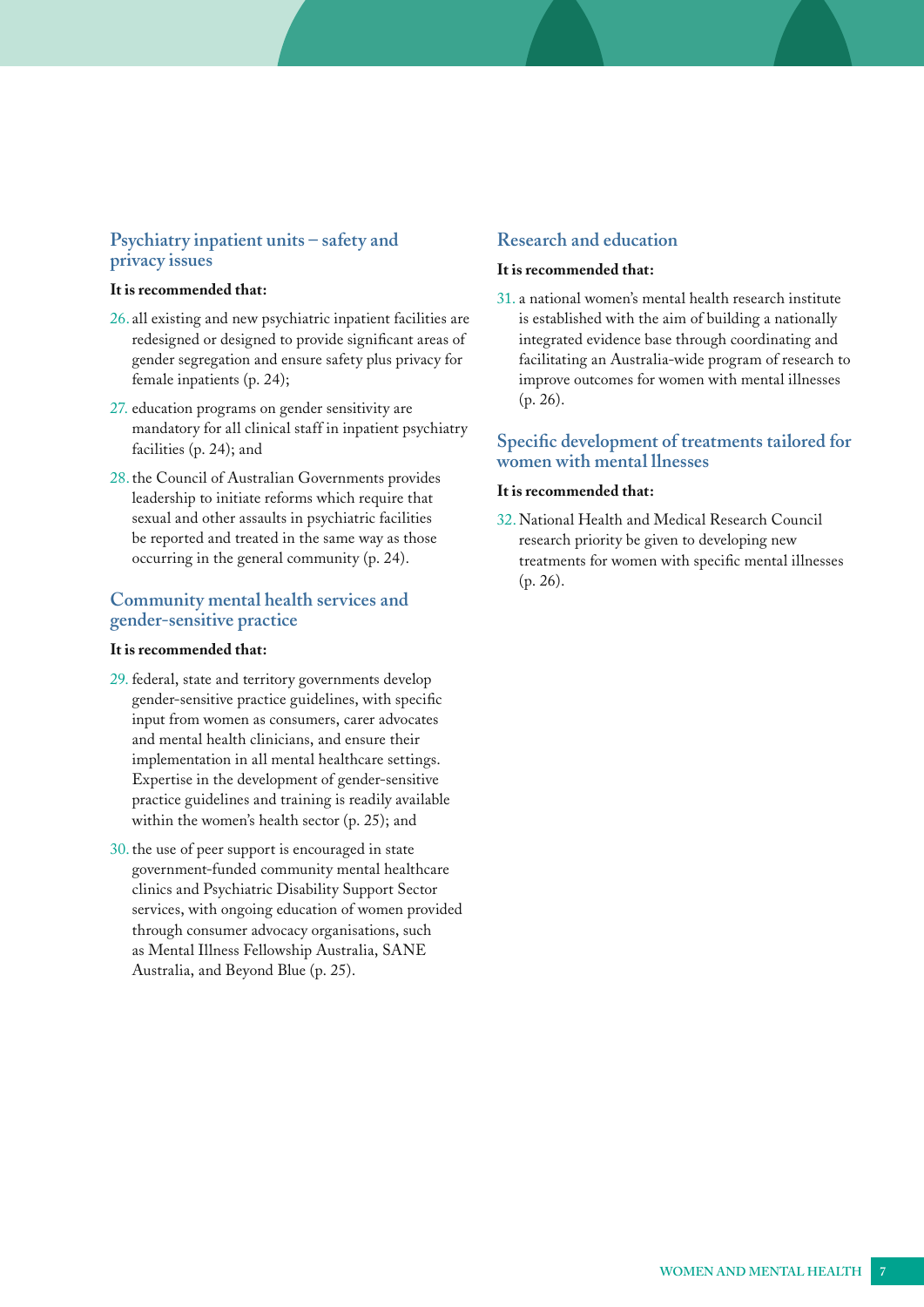## <span id="page-7-0"></span>**Definitions**

**Addiction:** A state of dependence resulting from habitual use of drugs/alcohol, characterised by compulsion and patterns of use despite negative consequences.

**Anorexia nervosa:** An eating disorder characterised by starvation or techniques such as binge eating and purging to induce weight loss. It is motivated by a perception of being or becoming overweight and can be life threatening.

**Anxiety:** A psychological and physiological futureoriented state characterised by negative affect in which a person focuses on the possibility of uncontrollable danger or misfortune.

**Anxiety disorders:** A group of psychiatric disorders characterised by persistent fear and anxiety that interfere with a person's ability to function day-to-day.

**Bipolar disorder:** A mood disorder that is characterised by periods of mania or hypomania, depression and 'mixed episodes' (a mixture of manic and depressive symptoms).

#### **Borderline Personality Disorder (BPD):**

A psychological condition which produces extreme emotional pain, adverse effects on the lifestyle of sufferers, and usually a significant negative impact on relationships with others. It is characterised by a pervasive pattern of instability of interpersonal relationships, self-image, and marked impulsivity beginning by early adulthood and present in a variety of contexts.

**Bulimia nervosa:** An eating disorder characterised by recurrent episodes of binge eating and a sense of lack of control over eating during this time, with self-induced vomiting, fasting or excessive exercise.

**Child abuse:** Non-accidental behaviour by parents, caregivers, other adults or older adolescents that is outside cultural norms, resulting in substantial risk, causing physical or emotional harm to a child or young person. Behaviour may be intentional or unintentional and include physical abuse, sexual abuse, neglect, emotional maltreatment or witnessing of family violence.

**Cognitive behaviour therapy (CBT):** A broad term used to apply to structured psychological therapy approaches in which people learn to develop more effective ways of thinking about and/or responding to symptoms, or situations, which cause distress. These

therapies may be delivered either one-to-one or in an educational group course, most often in weekly sessions for a period of a few months. There are a number of CBT protocols for different problems, and CBT approaches often go by more specific names such as cognitive therapy; rational emotive therapy; exposure therapy; relaxation training; and mindfulness-based cognitive therapy.

**Cognitive remediation:** Structured courses for improving memory, attention and other mental functioning, through regular practice of these skills with targeted exercises. These may be done either on computer or on paper, and are often accompanied by therapist coaching to implement these skills in everyday life. Typically, cognitive remediation involves practice several times a week for a number of weeks. It is also referred to as cognitive training, or cognitive rehabilitation.

**Delusions:** Fixed and false beliefs held with strong conviction, usually associated with neurological or mental illness. Types of delusions include a false belief that the person is being persecuted or has special powers.

**Depression (Major Depression):** A mental illness characterised by two main symptoms: persistent low, sad, depressed mood and/or the inability to derive enjoyment or pleasure from life. These symptoms are accompanied by a combination of the following: disturbed sleep and appetite, reduced motivation, cognitive impairment, high anxiety, excessive guilt, hopelessness, helplessness and suicidality. Depression has a profound negative impact on the individual's functioning and quality of life.

**Dialectical Behaviour Therapy (DBT):** A type of cognitive behaviour therapy which helps people to develop skills in regulating emotional distress, dealing with challenging interpersonal situations, and coping with impulsive behaviour. It has been most widely used as an approach for Borderline Personality Disorder, but has also been applied to other problems such as eating disorders. It typically involves regular attendance at an educational group in which skills are learnt, in combination with weekly one-to-one therapist support, over one year or more.

**Disinhibited Behaviour:** A state of reduced control over one's behaviour, impulses and emotions.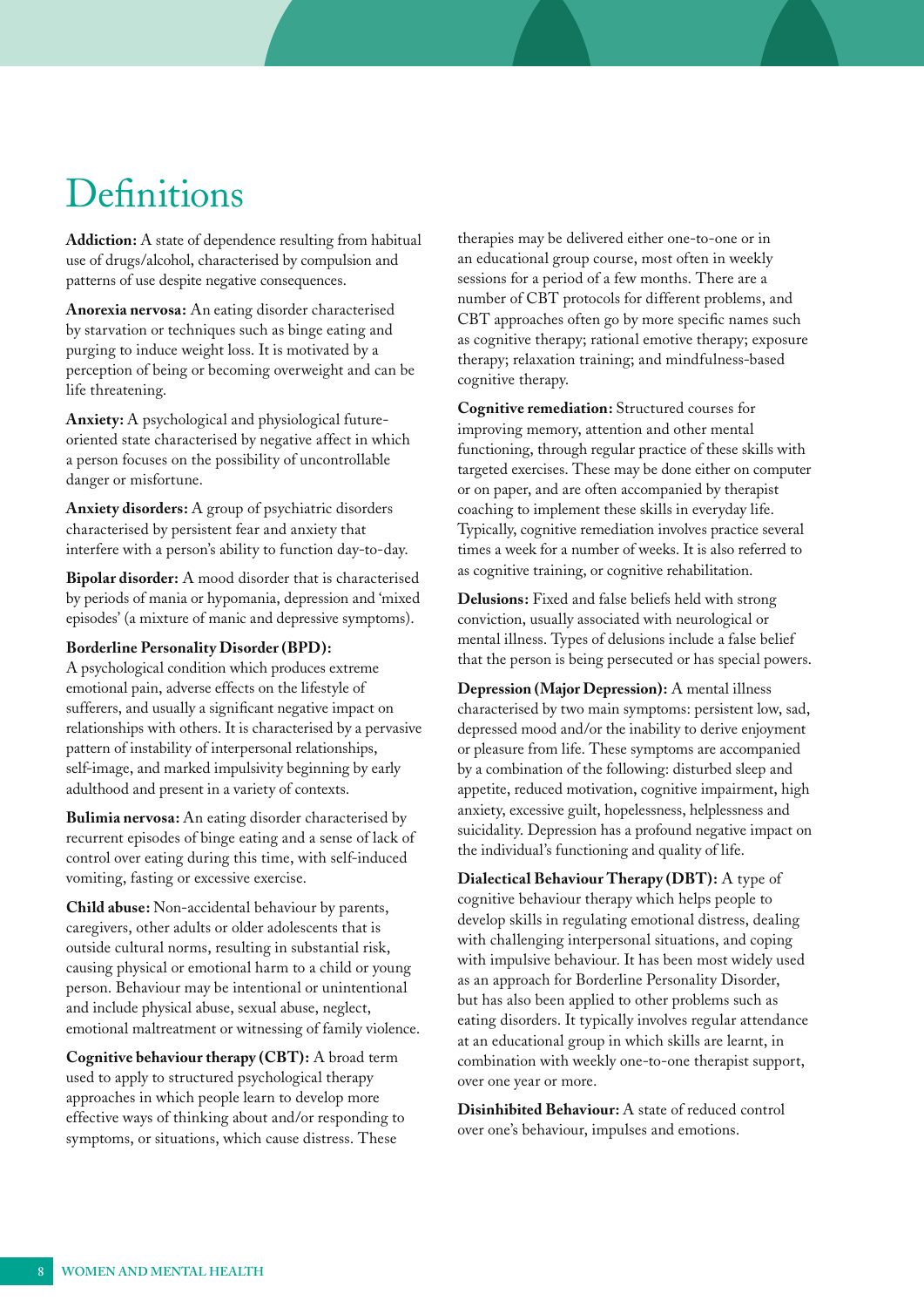**DSM-IV-TR:** A manual published by the American Psychiatric Association (APA) that includes all currently recognised mental health disorders. It provides a common language and criteria for the classification of mental disorders.

**Eating disorders:** A group of conditions defined by insufficient or excessive food intake affecting physical and mental health.

**Estrogen:** A female hormone produced by the ovaries that causes growth and development of the female sexual organs.

**Haemodialysis:** A treatment used to remove toxic elements from the blood. It is the most common method used to treat advanced and permanent kidney failure.

**Hallucinations:** Experiences of sensory events that do not exist in the surrounding environment; these events are characterised by sight, touch, smell, taste, and hearing, and are commonly associated with schizophrenia.

**Health Burden:** The total significance of disease for society beyond the immediate cost of treatment.

**Menopause:** The phase of permanent cessation of the female menstrual cycle, characterised by fluctuation of female hormones, leading to cessation of menses.

**Major Depression:** This is a clinical disorder characterised by persistent, prolonged sadness, loss of interest or pleasure in nearly all activities which can be accompanied by changes in appetite or weight, sleep, decreased energy, feelings of guilt or worthlessness, difficulty thinking or concentrating, having recurrent thoughts of death or suicide and attempting suicide.

**Mood disorder:** A group of psychiatric disorders, including depression and bipolar disorder, characterised by a pervasive disturbance of mood.

**Perimenopausal Depression:** Depression occurring either for the first time, or a relapse of pre-existing depression, during the menopause phase. It is characterised by dysphoric mood, with predominant anger, irritability, hostility, increased tension and anxiety, occurring usually between the ages of 45 and 55.

**Polycystic Ovary Syndrome (PCOS):** A disorder which is characterised by an imbalance of a woman's sex hormones. This syndrome can cause changes to

the menstrual cycle such as absent or irregular periods, or small cysts on the ovaries, which can be linked to infertility.

Post-natal Depression: A prolonged period of severe depression in women following childbirth, characterised by anxiety, irritability and insomnia. The cause is linked to a combination of sudden hormonal changes and psychological and environmental factors.

**Post-natal Psychosis:** Also referred to as puerperal psychosis. Characterised by the sudden onset of psychotic symptoms following childbirth. The cause is linked to a combination of sudden hormonal changes and psychological and environmental factors.

**Post-Traumatic Stress Disorder (PTSD):** An anxiety disorder related to an extremely traumatic event comprising intense fear, horror and hopelessness such as rape, torture, war, child abuse and fatal illness. Symptoms of PTSD include distressing thoughts, nightmares, psychological distress, and physical symptoms such as sweating and rapid heartbeat when the memories of the trauma are triggered. Sleep disturbance, irritability, and impaired concentration can also be associated with the disorder.

**Premenstrual Dysphoric Disorder (PMDD):** A severe form of premenstrual syndrome (PMS) characterised by adverse clinical and psychological conditions. Symptoms include: depressed mood, irritability, poor concentration, anxiety, and physical symptoms such as breast tenderness, headaches, joint and muscle pain.

**Premenstrual Syndrome (PMS):** A collection of physical and emotional features related to cyclical changes of hormones. Symptoms include dysphoria, negative selfconcept, irritability and reduced coping abilities.

Private Healthcare: Operates independently of government oversight and receives funding mainly from patients and their insurance policies.

**Progesterone:** A naturally occurring hormone produced by the ovaries which helps to regulate the monthly menstrual cycle.

**Psychoneuroendocrinology:** The clinical study of hormone fluctuations (neuroendocrine) and their impact on mental state and behaviour.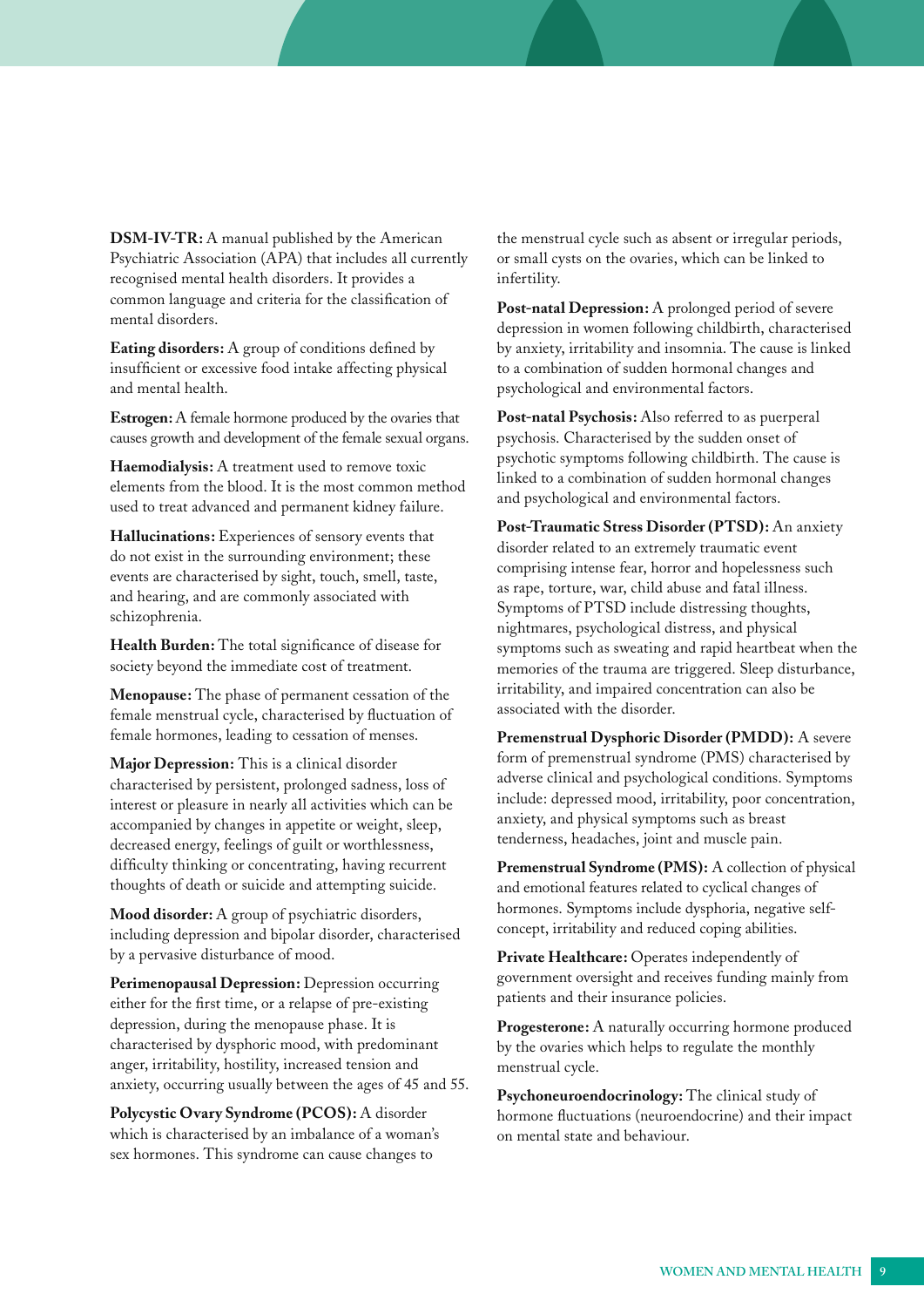**Psychosis:** A term used to describe a mental state characterised by the presence of delusions, hallucinations and/or thought disorder: also referred to as positive symptoms. Negative symptoms such as loss of motivation can also occur. These symptoms can be accompanied by other secondary features during a psychotic episode such as depression, anxiety, sleep disturbance, social withdrawal and impaired role functioning.

**Psychotropic medications:** Also referred to as psychotherapeutic medications, these medications are used to treat mental illnesses and impact function affecting perception, mood and cognition.

Public Healthcare: Operates inside the bounds of government control and receives funding through compulsory tax contributions.

Schizophrenia: A severe psychotic disorder that affects multiple brain structures, has a lifelong course, and can lead to social, cognitive and behavioural impairments. It is characterised by delusions and hallucinations as the most common features.

**Sexual assault:** any behaviour of a sexual nature that makes a person feel uncomfortable, frightened or threatened. It can take various forms, some of which are criminal offences.

**Substance abuse:** A maladaptive pattern of substance use leading to clinical impairment resulting in failure to fulfil role obligations at work, school or home, as well as physical and social implications.

**Woman-centred:** A term that describes healthcare that respects the values, culture, choices, and preferences of the woman and her family, within the context of promoting optimal health outcomes. Womancentredness is designed to promote satisfaction with the care experience and to improve well-being for women, their families and healthcare professionals and is an essential component of healthcare quality improvement (Childbirth Australia, 2012).

**Woman-sensitive practice:** An approach to work practices that recognises gender as a significant social determinant , acknowledging the different experiences, expectations, pressures, inequalities and needs of women (Department of Health, 2011).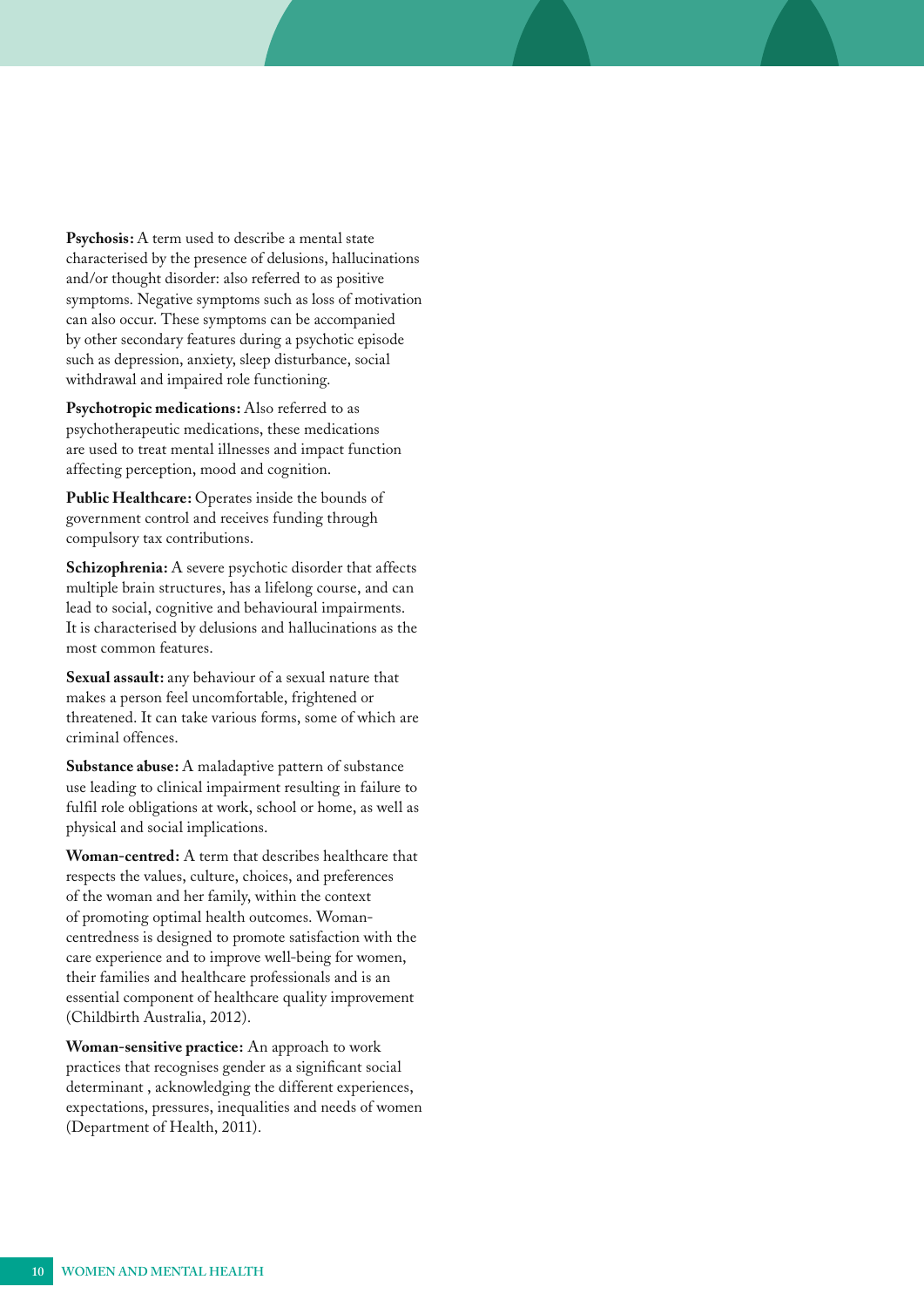## <span id="page-10-0"></span>Introduction

More women than men are affected by mental illness in Australia. There is a high prevalence of disorders such as anxiety and depression in women, due to the combined social and biological determinants of mental ill health. There is an urgent need for a gendered focus if mental health reform is to be effective: currently this focus is lacking. The time is long overdue to differentiate between women's and men's needs and treatments in Australia.

While it is not possible to address all aspects of women's mental health within the scope of this paper, the following points are prioritised as key areas requiring urgent action:

- Mental health reform has occurred at a rapid pace in Australia over the past 10 years, but despite evidencebased advocacy there is a notable lack of focus on women's mental health as a specific area.
- Current research into women's mental health/mental disorders is patchy and poorly funded.
- There is a great need to develop a tailored approach to treatment options and access to services through understanding the special needs of women with mental illnesses.
- Violence, poverty, substance abuse and gender inequity impact significantly on women's mental health.
- Good mental health for women includes the absence of mental illnesses plus involvement in community activities; supportive relationships; self-esteem and self-efficacy; access to education and employment; an increased sense of belonging; improved physical health; and enhanced long-term well-being.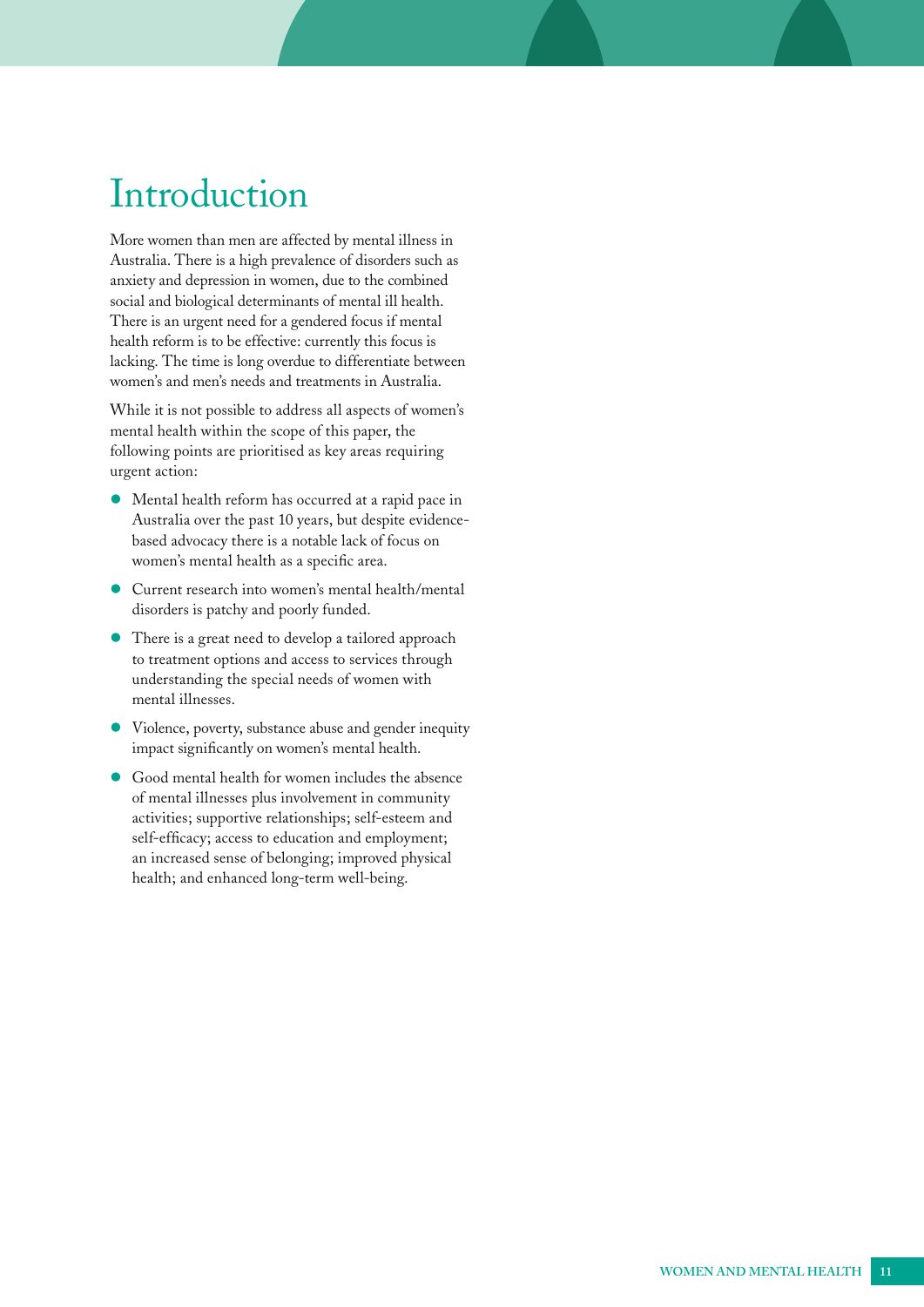## <span id="page-11-0"></span>Women's mental health

One out of every five Australians experience some form of mental illness each year, and women are more affected than men. Given the 'ripple effect' of the impact of mental illness on family, friends and community, it is probable that one in two Australians are affected directly or indirectly by mental illness. In 2007, almost half (45%) of all Australians had experienced a mental disorder at some point in their lifetime (Australian Bureau of Statistics, 2008).

Mental illness is the third largest contributor to the total disease impact (13.2%), which is 374,541 years of healthy life lost (Disability Adjusted Life Years), the largest overall cause of disability (27%) and carries the highest incidence of disease for adult women (Begg et al., 2007). However, only 6.0% of the national recurrent health expenditure is directed toward mental illness (Australian Institute of Health and Welfare, 2010). It has been estimated that in Australia mental illness symptoms result in an annual loss of \$AU2.7 billion in employee productivity (Hilton et al., 2010).

Women are more affected by mental illness than men (Australian Bureau of Statistics, 2008). In considering the impact of mental illness from 12-month prevalence data, women are more likely than men to experience depression (7.1% compared to 5.3%) and anxiety disorders (17.9% compared to 10.8%). One in six recent mothers experience a mild, moderate or severe form of postnatal depression. Though men and women are affected by schizophrenia in approximately equal numbers, women tend to experience later onset and therefore do not receive the same level of services. Up to 90% of eating disorders (anorexia nervosa and bulimia nervosa) occur in women (Australian Bureau of Statistics, 2008).

The definition of 'mental health' according to the World Health Organisation factsheet 220 (2010) is "a state of well-being in which an individual realizes his or her own abilities, can cope with the normal stresses of life, can work productively and is able to make a contribution to his or her community". In this positive sense, mental health is the foundation for individual well-being and the effective functioning of a community. The term 'mental illness' encompasses all of the diseases of the mind, including depression; schizophrenia;

bipolar disorder; severe anxiety disorders, including post-traumatic stress disorder; substance addictions; autism; severe childhood developmental disorders; dementia; and dysfunctional personality disorders. It is synonymous with mental ill health or mental disorders.

Gender is an important determinant of the presentation, type, and outcomes of mental ill health. There are many biological, psychological, economic, social, political and cultural attributes associated with being female that impact on women's mental health. There are specific issues for women experiencing mental illness which have not received attention in a coordinated, gender-sensitive manner, leading to poor outcomes. Women's mental health is crucial to their well-being, the daily enjoyment of life, the capacity to thrive and to contribute to society. Women's mental health is fundamental to the well- being of families and communities, through the caring, nurturing and educative roles that women perform on a daily basis.

## **Women's mental health in the current policy context**

Recently there has been an increased focus by government on mental health, with many policy and discussion papers operating at state, territory and national levels. Overall, there is a conspicuous lack of gender focus in general mental health plans. The only current policy document incorporating a specific focus on the mental health needs of women is the 2010 National Women's Health Policy (NWHP). However, unlike the first NWHP, 'Advancing Women's Health in Australia', funding or an implementation plan did not accompany the current NWHP. There has also been a complete absence of linkages between this and other Government policies since its release, with the result that the 2010 NWHP has been unable to influence subsequent action.

In 1992, the Commonwealth Government committed to the development of the first National Mental Health Plan. Since then there have been three further National Mental Health Plans, with the current Fourth National Mental Health Plan being endorsed by health ministers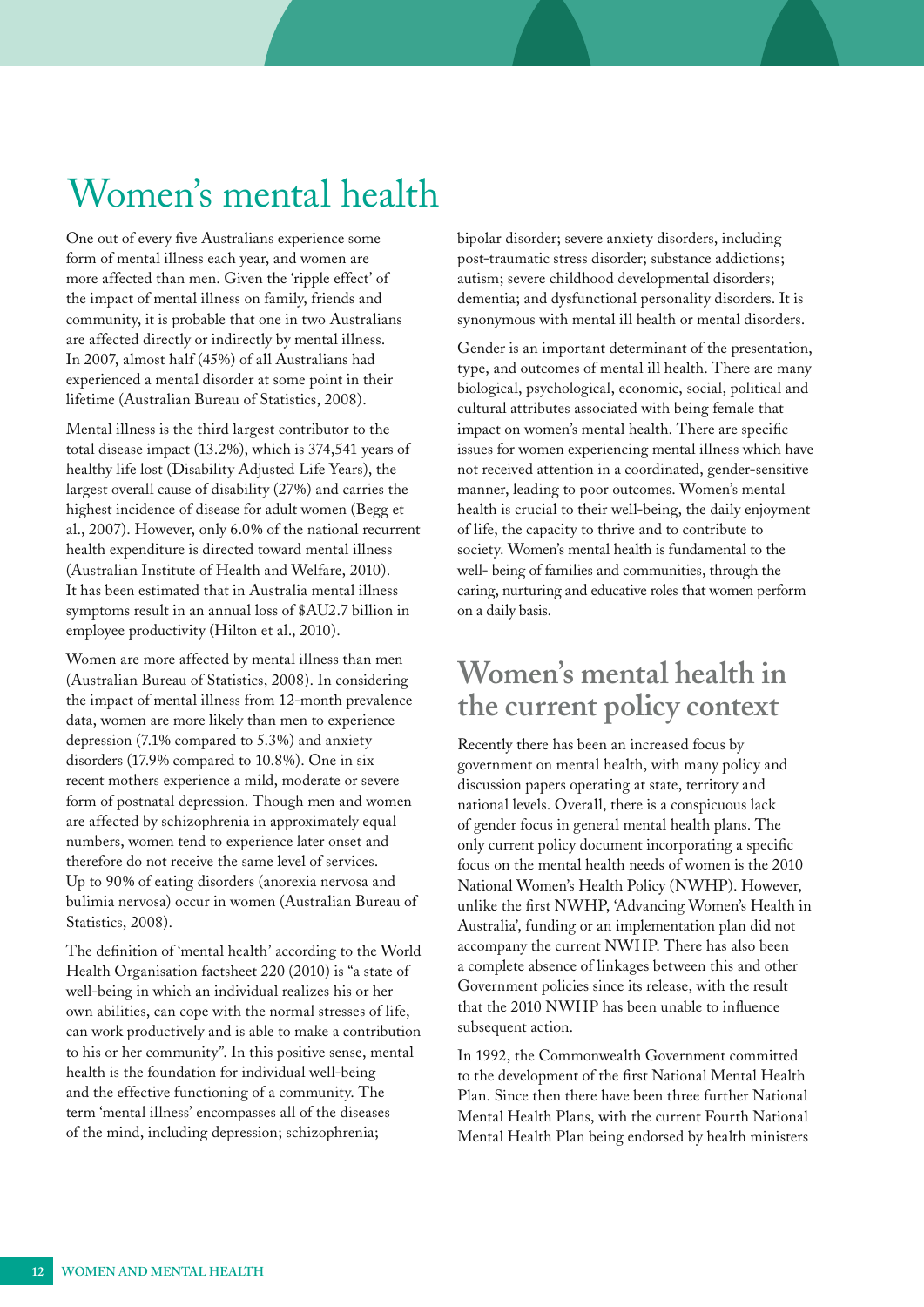in December 2008, to guide mental health action from 2009-2014. As well as the National Mental Health Plans, there are many other policy and discussion papers from mental health bodies which operate at state, territory and national levels.

The Council of Australian Governments (COAG) met in February 2006 and agreed on a National Action Plan on Mental Health (2006-2011) (Council of Australian Governments, 2006). Almost \$2 billion of funding was announced in 2006, to be invested in mental healthcare over the next five years. The Plan included a number of important initiatives, but there was no specific focus on promoting women's mental health or meeting the needs of women with mental illness, except for small investments in postnatal depression services in some Australian States and scattered carer respite funding which assists women, who are the main carers for people with mental illnesses. This lack of dedicated funding for women with mental illnesses is of great concern and occurred despite the strong evidence-based submissions demonstrating the efficacy of applying a gendered approach to mental health reform.

The Fourth National Mental Health Plan provides an agenda for collaborative government action in mental health for the period of 2009-2014 (Department of Health and Ageing, 2009). It sets out five important priority areas, which include social inclusion and recovery, prevention and early intervention, service access and coordination, continuity of care, and quality improvement and innovation. While these areas are generally important for women with mental illnesses, there is no specific attention given to women in any of the areas. The particular needs of women who have experienced sexual abuse in mental health services are mentioned in three sentences, with no further details (Department of Health and Ageing, 2009). The need for women-focused, specific, tailored mental health service delivery, support and education is not addressed in this, or indeed any, current mental health reform documents.

Since 2006, there has been a growing emphasis on early intervention and prevention services in mental health. In particular, significant funding has been invested in the Early Psychosis Prevention and Intervention Centre model (EPPIC), (Senate Community Affairs

Committee Secretariat, 2011). The EPPIC model predominantly provides services for young men and, to date, the early intervention and prevention model has adopted a gender-blind approach. The growing emphasis on funding a model that does not focus on women's mental health means that potentially women, particularly middle-aged and older, may not receive adequate mental health care.

In 2010 the NWHP was launched, stating that mental health and well-being was the second National Health priority for women (Department of Health and Ageing, 2010). The 2010 NWHP goals were to:

- highlight the significance of gender as a key determinant of women's health and well-being;
- acknowledge that women's health needs differ according to their life stages;
- **•** prioritise the needs of women with the highest risk of poor health;
- ensure that the health system is responsive to all women, with a clear focus on illness prevention and health promotion; and
- support effective and collaborative research, data collection, monitoring, evaluation, and knowledge transfer to advance the evidence base on women's mental health.

The 2010 NWHP clearly recognises the importance of good mental health for women and documents the serious, complex issues faced by women with mental disorders. The 2010 NWHP includes important sections on the increased female prevalence of depression and anxiety disorders, women's mental health across their lifespan, and consideration of mental health needs for marginalised women. However, even the 2010 NHWP does not include enough detail about other important issues for women with mental illnesses, such as the provision of safer inpatient facilities, increased gendered mental health/illness research, and greater funding for the development and delivery of services that are specifically tailored to meet the needs of women with mental illnesses.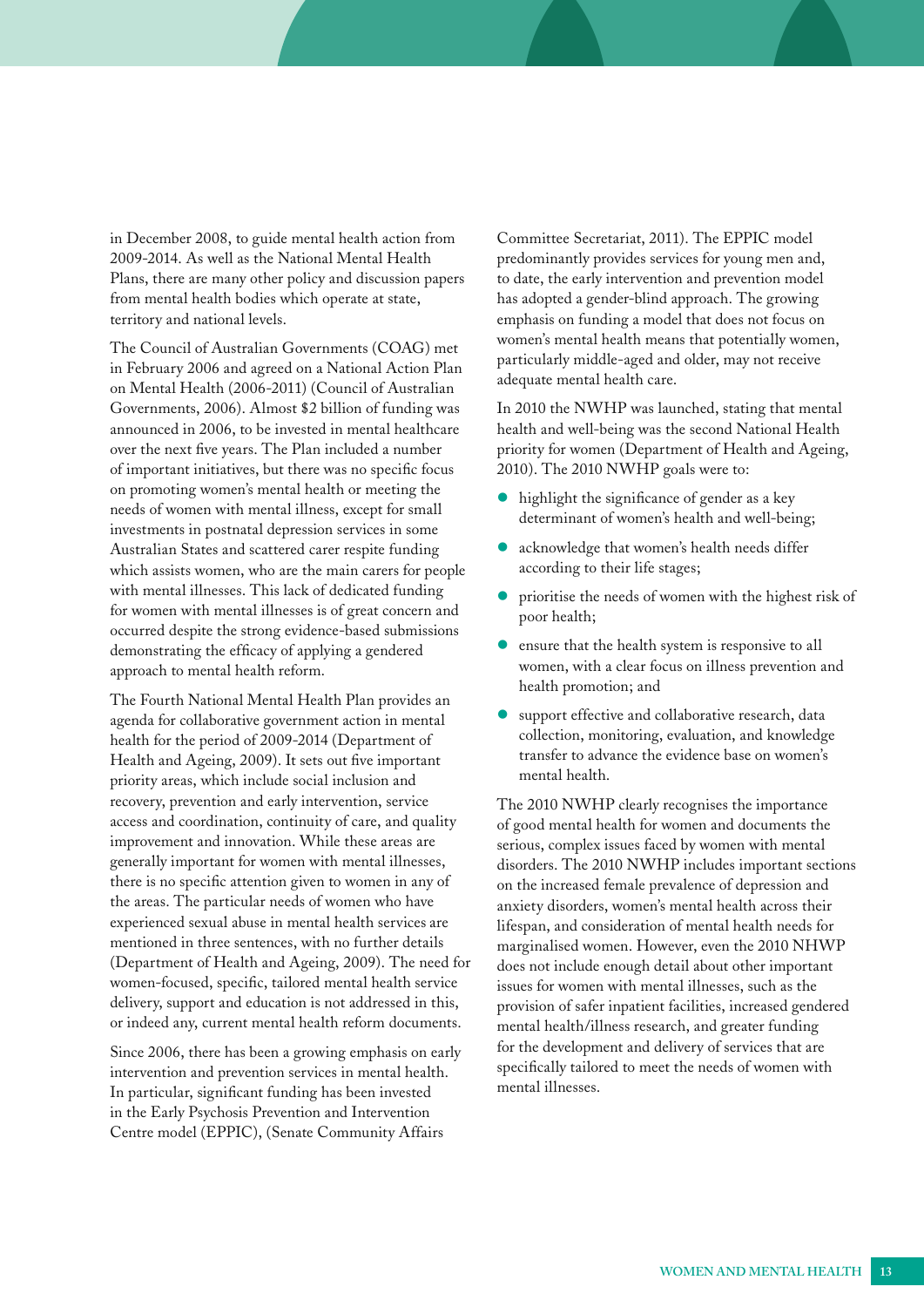<span id="page-13-0"></span>The latest proposed mental health strategy is *A Ten Year Roadmap for National Mental Health Reform*, a draft of which was released for consultation in January 2012 (Department of Health and Ageing, 2012). An online survey tool was used to gather feedback for a period of three weeks, ending in February 2012. Consultations have been completed and the 'Roadmap' is currently under review by the Department of Health and Ageing, with the expectation that it will be finalised and released in early 2013.

The 'Roadmap' details a commitment by governments to a long-term national reform plan for mental health to guide future action and investment across Australia over the next 10 years. This document comprises five key areas and includes a major focus on youth mental health, EPPIC and other factors that increase consumer empowerment. The plan is oblivious to the importance of gender and of women's specific mental health needs. Moreover, since the release of the 'Roadmap' there has been criticism of it by various mental health bodies for being too simplistic and general. There have also been many negative comments about the narrowness of feedback using the online tool and the short length of time given for public response.

The focus on youth mental health in recent times, including the EPPIC model, has led to the provision of services mainly for males with severe mental illnesses. Data from the EPPIC services show that in general there are significantly more young men receiving treatment as compared with women (Department of Health, 2007). This is not surprising, since it is a transnationally replicated finding that women present with severe mental illnesses up to five years later than men (Seeman, 2000). Another important youth mental health program that is receiving a very large amount of national mental health funding is the Headspace initiative. Commencing in 2004, a number of sites were established throughout Australia to enable young people aged between 12 and 25 years to access help for mental health issues, in youth-friendly settings. Accompanying the clinical work is a major media campaign designed to provide information to the young general public. Early and specific intervention for young women with eating disorders, Borderline Personality Disorder, depression and anxiety is better addressed through the Headspace

program. Headspace needs to develop more programs specifically designed to meet the needs of young women. Overall, the increased focus on youth mental health in policy, funding and general media attention has predominantly been gender blind. This has led to much-needed improvement in mental health services for young men, but has not been matched by an equal and increased focus on women's mental health. Furthermore, since the past eight years of mental health reform activity has led to greater investment in youth mental health, but because mental health funding resources are finite, this has meant that the needs of older women with severe mental illness, and their male counterparts, are largely ignored.

#### **Recommendations:**

- 1. All mental health policies should adopt a gendered approach.
- 2. Current and proposed National Mental Health Plans are linked together and informed by the *National Women's Health Policy* (2010), to ensure the inclusion of a clear focus on women's mental health.
- 3. The Commonwealth Department of Health and Ageing provide leadership to mental health services in gendering action across the social determinants of health through the mental health strategy, *A Ten Year Roadmap for National Mental Health Reform*.
- 4. The strategic priorities of existing youth programs are expanded to offer greater mental health promotion opportunities and develop more clinical services that are specifically designed for young women with Borderline Personality Disorder and Depression/Anxiety Disorders.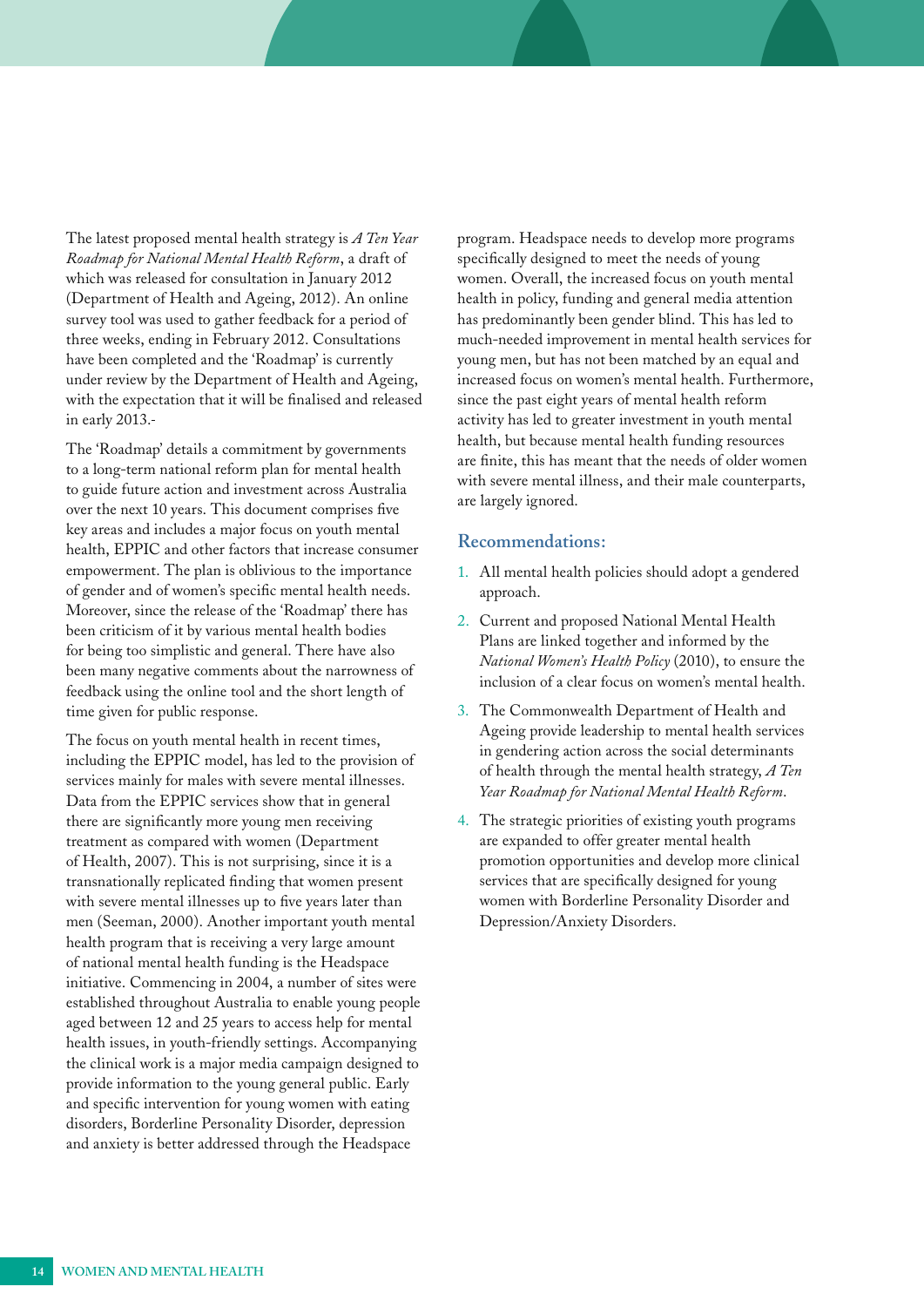## <span id="page-14-0"></span>Determinants of mental ill health in women

There are many hypotheses concerning the multiple and in the majority of cases the assailant is a current interactions of biological, social, cultural, economic or previous partner, male family member or friend. and personal contexts impacting on women's mental The World Health Organisation published a report health. Violence against women, childhood abuse, in 2002 titled 'World Report on Violence and Health,' poverty, homelessness, and substance abuse are key which documents the serious and long-term impacts of social determinants of mental illness in women. Life violence, a leading worldwide public health issue (World events, including biological life-cycle events such as Health Organisation, 2002). In Australia, intimate childbirth and menopause, may trigger the onset of partner violence is the leading contributor to death, a mental illness, and individual characteristics may disability and illness in Victorian women aged 15 to 44 influence the development and severity of symptoms years (VicHealth, 2004). The *National Plan to Reduce*  (Zubin et al., 1992). Early childhood experiences play *Violence against Women and their Children 2010–2022* is a a significant role in determining future mental health, framework for action by the Commonwealth, state and and rates of childhood sexual abuse are higher in women territory governments to reduce violence against women than men (approximately 3:1) (MacMillan et al., 2001). and their children (Council of Australian Governments, In particular, physical, emotional, and sexual abuse in 2011). The National Plan sets out six national outcomes childhood may predispose women to the development for all governments to deliver during the next 12 years. of mental illness later in life. Intimate partner violence The outcomes will be delivered through four three-year has been associated with a high prevalence of major action plans, the first of which runs from 2010 to 2013. depression (63%) and post-traumatic stress disorder (PTSD) The central goals of the National Plan are to reduce (40%) in women (Campbell and Lewandowski, 1997).

Approximately one in five women in Australia are<br>subjected to physical or sexual violence during their<br> $t_0$  Reduce Violence against Women and their Children is a

The National Council to Reduce Violence against Violence is associated with high levels of depression Women and Their Children (2011) demonstrated that: and anxiety (Mullen et al., 1988), eating disorders and

- 
- 
- against women and their children is a crime (Council Argyle found that 77% of psychiatric inpatients with

how governments work together; increase support for **Violence against women** and their children; and create innovative ways to<br>bring about change. The Plan combines approaches to the bring about change. The Plan combines approaches to the Violence against women is now recognised as one<br>of the most widespread violations of human rights.<br>Approximately one in five women in Australia are<br> $\frac{p_{\text{e}}}{p_{\text{e}}}\times\frac{p_{\text{e}}}{p_{\text{e}}}\times\frac{p_{\text{e}}}{p_{\text{e}}}\times\frac{p_{\text{e}}}{p_{$ subjected to physical or sexual violence during their<br>lifetime, which has devastating effects on their health and<br>well-being, as well as on their families and communities.<br>Domestic violence and sexual assault are the most<br>

one in three Australian women have experienced substance abuse, with up to 50% of women who have physical violence since the age of 15; experienced violence suffering from these disorders almost one in five women have experienced sexual (Danielson et al., 1998). A number of studies have<br>
demonstrated associations between childhood abuse and<br>
increased delusions and hallucinations in adulthood (Beck nearly all Australians (98%) recognise that violence and van der Kolk, 1987; Lysaker et al., 2001). Read and of Australian Governments, 2011). histories of physical and/or sexual abuse experienced Violence against women is one of the least visible but<br>most widespread forms of violence worldwide. Most<br>violence against women takes place in the home,<br>to child abuse (Read and Argyle, 1999).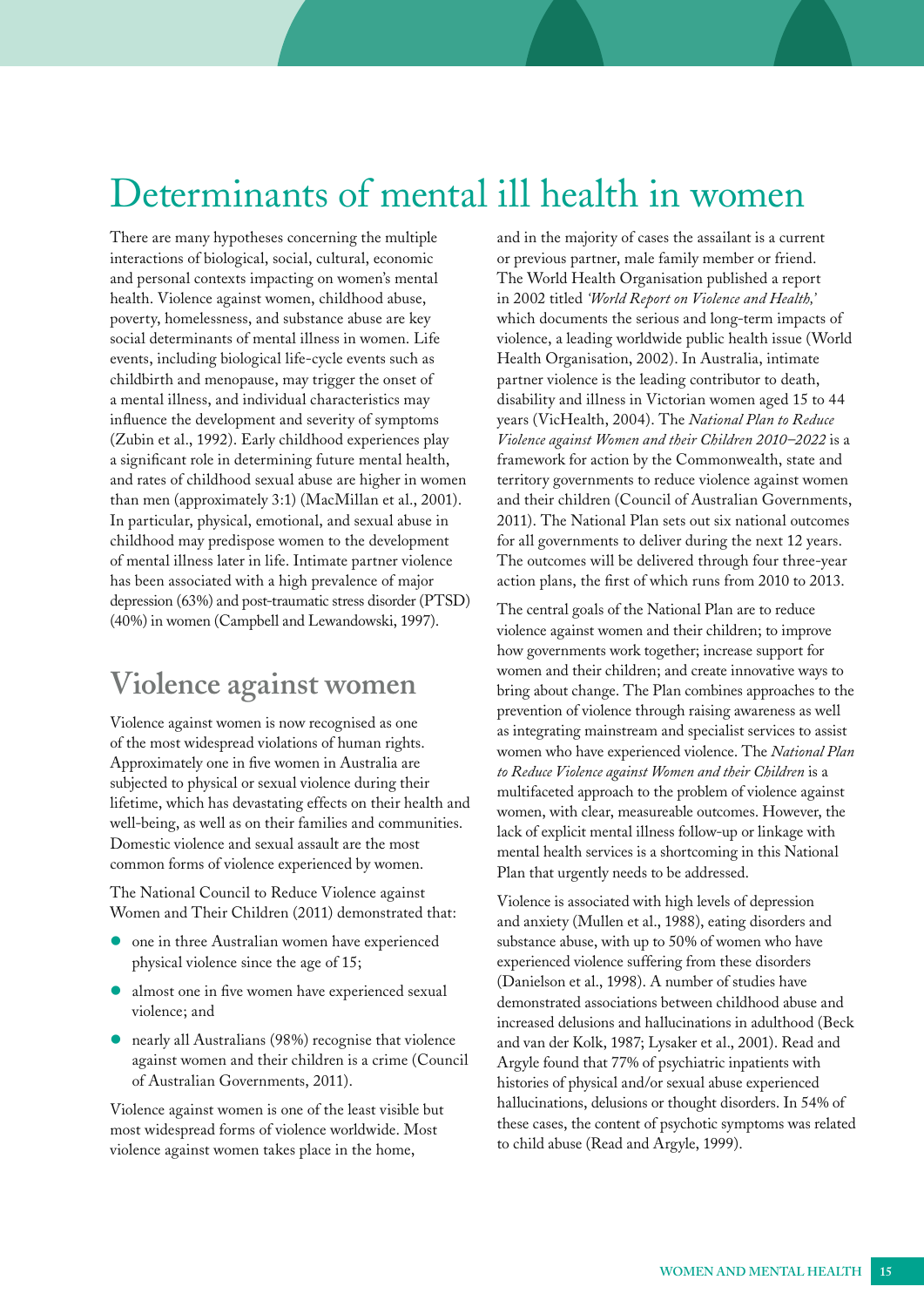#### <span id="page-15-0"></span>**Recommendations:**

- 5. The Council of Australian Governments maintains its commitment to and investment in the *National Plan to Reduce Violence Against Women and Their Children Strategy* 6.3: Intervene early to prevent violence by ensuring:
	- » research into perpetrator interventions is undertaken;
	- best practice guidelines and national standards are developed;
	- specific evidence-based best practice domestic violence programs are developed, tested and rolled out; and
	- » the identification of "effective post-intervention services and programs to sustain long term behavioural change and reduce re-offending";
- 6. the Federal Government commissions a report into the impact of violence against girls and women and the development of mental illness (p. 19);
- 7. the Federal Government establishes a research project into the development of Borderline Personality Disorder in women with the goal of developing new effective interventions (p. 20);
- 8. linkages between mental health service provision outcomes and the goals of the *National Plan to Reduce Violence against Women and their Children* are strengthened through the introduction of specific key performance indicators against which all such services are required to report; and
- 9. the Medicare Local Network initiates the establishment of collaborative partnerships between community mental health agencies, primary health practitioners, women's health and domestic violence organisations to establish longer term follow-up which focuses on the mental health of women and children who have experienced violence.

## **Childhood abuse of girls**

The prevalence rates of reported child abuse in Australia are estimated to be between 2% and 36% (Price-Robertson et al., 2010). This is an amalgamation of estimated 2–12% of child neglect; 11% emotional abuse; witnessing family violence to be between 12% to 23%, and child sexual abuse to be between 4% and 16% for males and 7% and 36% for females (Price-Robertson et al., 2010). Of course, these statistics are an underestimate since not all abuse is reported.

A gender imbalance in the experience of some forms of child abuse (e.g., sexual abuse) has also been identified (Stoltenborgh et al., 2011), making women in particular vulnerable to experiencing negative consequences stemming from child abuse. One potential negative consequence that has been identified is an increased rate of mental illness in adulthood for women survivors (Thompson et al., 2004), in particular depression, anxiety and post-traumatic stress disorder (World Health Organization, 2011).

Between 2% and 5% of the population are affected by Borderline Personality Disorder (BPD). DSM-IV-TR states that BPD is diagnosed predominantly in females (about 75%) (American Psychiatric Association, 2000). Women with documented childhood abuse were the main subjects in a robust study which showed that such women were four times more likely to be diagnosed with BPD than those without abuse or neglect in childhood (Johnson et al., 1999). In Australia to date there has been little investment in the research of this condition, with limited specific treatment options.

Child abuse survivors may have difficulty expressing their feelings and needs because these were ignored during their abuse. Survivors may also find it difficult to trust professionals: consequently many do not seek help until adulthood (Sanderson, 2006). This can result in survivors only seeking help when the symptoms of mental illness worsen, or otherwise seeking help only to address somatic symptoms because the need to address the underlying psychological symptoms are not recognised or because sufferers do not want to discuss them. Despite these barriers to help-seeking, women are more likely to seek help from, and disclose mental health problems to, primary care clinicians when compared to men (World Health Organization, 2011).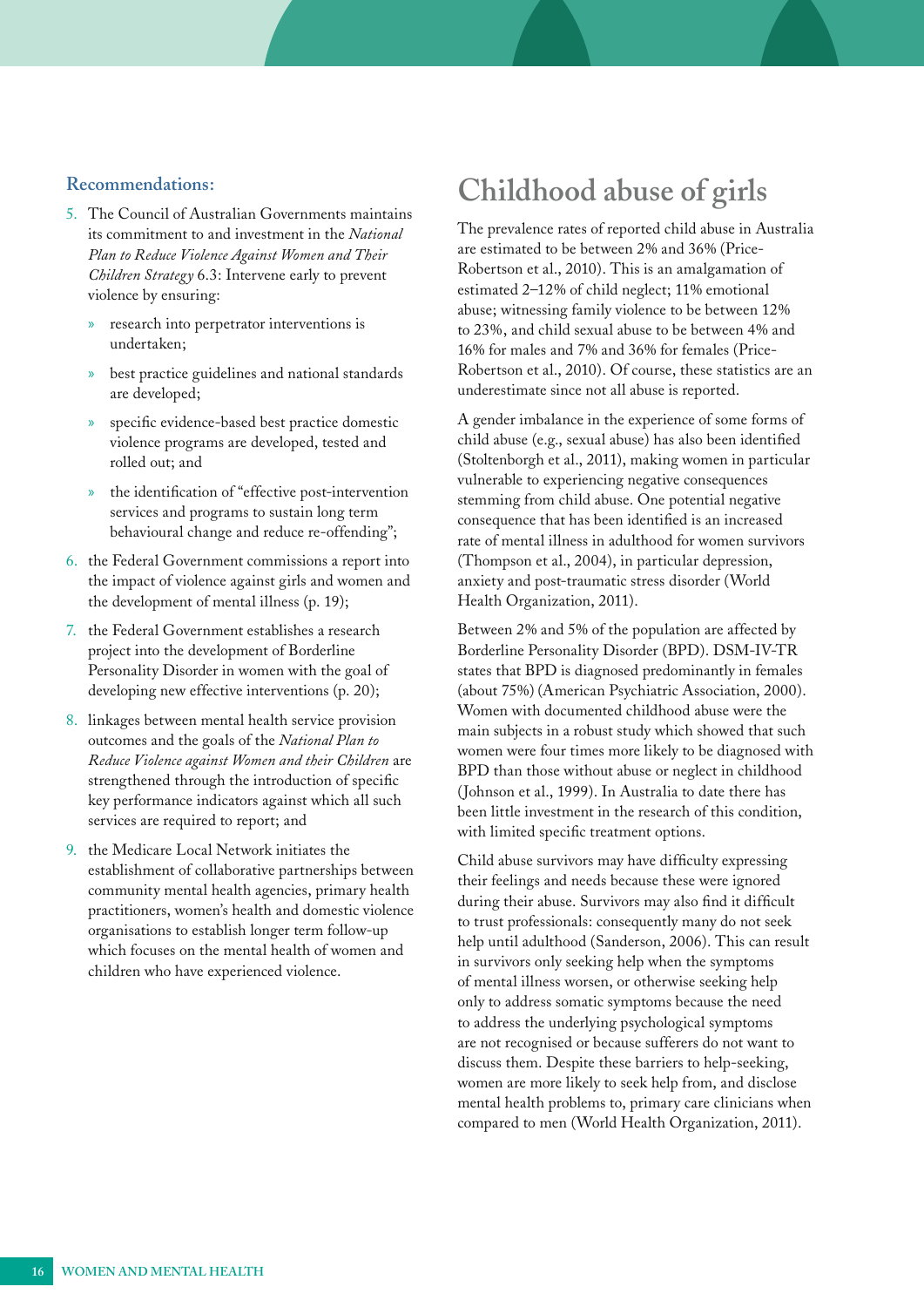<span id="page-16-0"></span>With 43% of women in primary care settings reporting childhood abuse and neglect histories (Walker et al., 1999), clinicians such as general practitioners (GPs), psychologists and other mental health clinicians (such as psychiatrists, social workers, counsellors, psychotherapists, mental health nurses and other professional mental health clinicians) who work in primary care practices in their respective fields will likely come in contact with women survivors. A significant number of healthcare clinicians have little or no training in working psychotherapeutically with women who have a history of abuse. Traditional medical teaching recommends that abuse histories should not be revisited if the trauma was long past, and to a great extent this is still current practice. Up-skilling of the primary care sector in the recognition of abuse related mental illness symptoms and in using appropriate psychotherapeutic techniques is needed to assist women with abuse-related symptoms.

Prevention is clearly the best approach: the current *National Plan to Reduce Violence against Women and their Children 2010–2022* contains a number of preventative strategies including policies related to violence in family law, Indigenous safety and well-being, homelessness, and the provision of income support, family payments and crisis payments. The Plan includes a focus on young people's attitudes towards violence and risktaking behaviours such as binge drinking. Helping young people better understand and develop respectful relationships will have long-term impacts on the level of violence against women. There is also some investment in research to build an evidence base through the Australian Domestic and Family Violence Clearinghouse and the Australian Centre for the Study of Sexual Assault (Council of Australian Governments, 2011).

#### **Recommendations:**

- 10. Health Workforce Australia develops and delivers training programs for primary care clinicians to improve their skills in recognising abuse-related mental illness symptoms in women and assisting them with appropriate psychotherapeutic techniques; and
- 11. The Federal Government strengthens its investment in *National Plan to Reduce Violence against Women and their Children 2010–2022* strategies and ensures the plan is effectively monitored to fulfil its stated aims and goals.

## **Women, poverty & homelessness**

There is a vicious cycle of poverty and homelessness in relation to women with mental illness. Lack of access to economic resources such as employment, education, adequate housing and adequate financial resources is usually perpetuated for women with mental illness, therefore preventing poverty alleviation and financial security development (World Health Organisation, 2003). These socio-economic factors influence women's health behaviours, psychological well-being and safety. Women who struggle with economic resources do not have money to feed and clothe themselves or their families, which in turn leads to increased levels of depression, anxiety and lower self-esteem (Australian Bureau of Statistics, 2003, McClelland and Scotton, 1998). There is also evidence to suggest that children living in low socio-economic status households have higher levels of anxiety, depression, substance abuse and poor adaptive functioning, which have a cumulative effect on long-term mental health outcomes (Bradley and Corwyn, 2002, McMunn et al., 2001).

Research has suggested that homelessness is linked with sexual abuse, mental illness and substance abuse, with higher rates of all three in the homeless population than the general population (Australian Institute of Health and Welfare, 2007). Women comprise 44% of the homeless population in Australia (Chamberlain and MacKenzie, 2009). Women most often become homeless as a result of abuse, violence and mental illness.

#### **Recommendation:**

12.Implementation of Commonwealth initiatives to decrease homelessness which employ a gendered perspective and are linked to mental health services.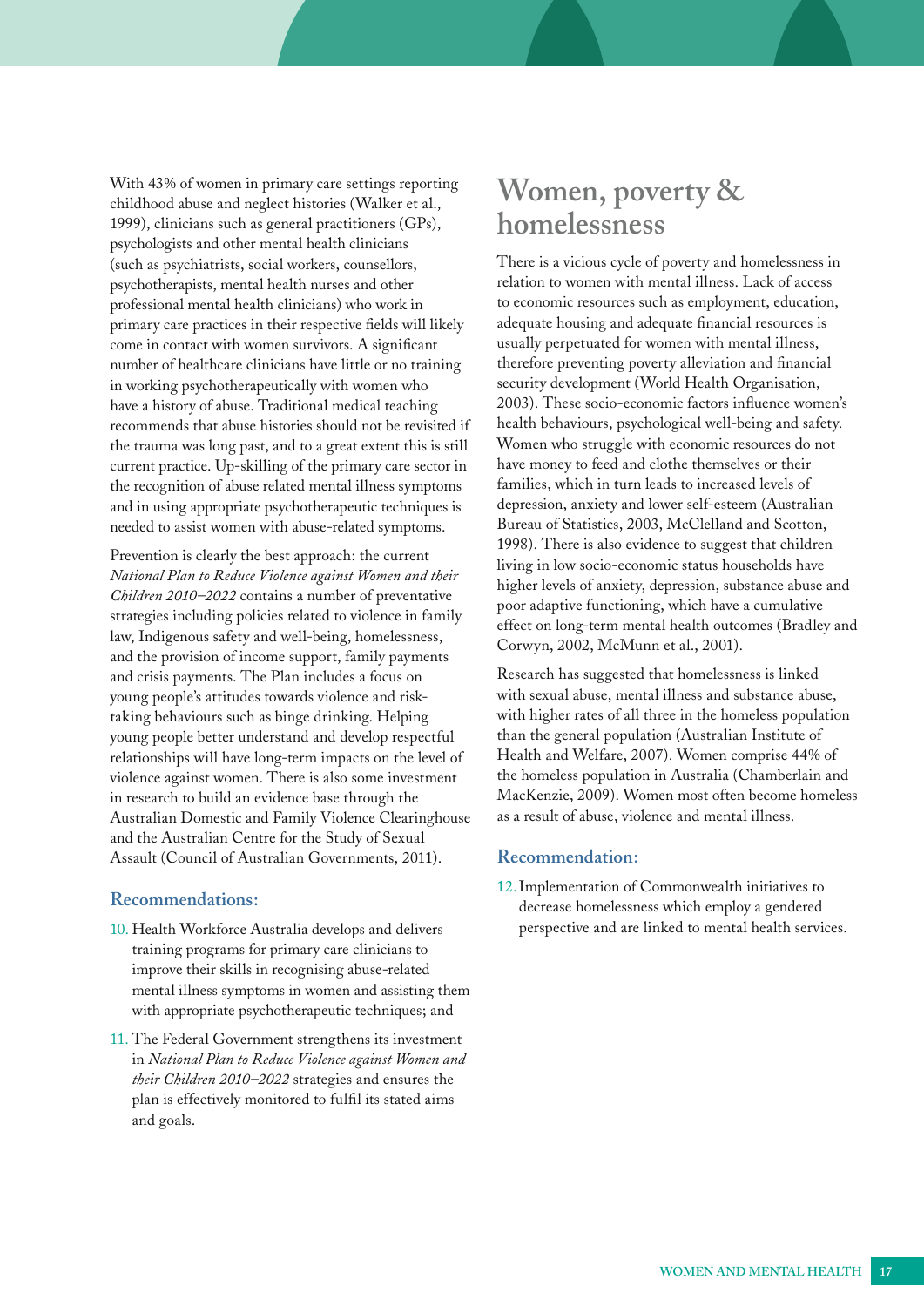## <span id="page-17-0"></span>**Women and alcohol/ drug abuse**

Gender differences exist regarding the rates of use, types of substances abused, and related behaviours.

### **Alcohol Use**

In Australia women generally consume less alcohol than men (Australian Institute of Health and Welfare, 2008). However, alcohol consumption and high-risk drinking is increasing among females, particularly young women (de Visser et al., 2006). Increased alcohol consumption is associated with increased rates of depression, anxiety and suicidality (Bolton et al., 2010). In 2004, around 77% of males and 71% of females aged 14 years and over consumed alcohol at levels which involve some risk of long-term alcohol-related harm. Overall, one in ten Australians consumed alcohol at levels that are considered risky or high risk for alcoholrelated harm in the long term. For males, the peak occurred at ages 20–29, where 6% drank at high-risk levels and 9% drank at medium-risk levels. For females, the peak also occurred at ages 20–29, where 3% drank at high-risk levels and 12% drank at medium-risk levels. Females aged 14–19 years were more likely to drink alcohol at medium-risk and high-risk levels for longterm harm compared with males of the same age. A dramatic increase from 8% to 16% in high-risk drinking by mid-life women (aged 35–59 years) in Australia from 1995 to 2010 has also been observed (Australian Institute of Health and Welfare, 2005).

However, there are common delays in the diagnosis of women's alcohol abuse and a lack of treatment programs that focus on meeting the needs of young and mid-life women. There is a marked lack of professional education and research into women's alcohol abuse disorders.

#### **Recommendation:**

13. Australian alcohol abuse research incorporate a focus on different age groups and gender to assist the development of evidence-based treatment approaches to meet the needs of women of all ages.

#### **Illicit drug use**

Approximately 11% of the Australian population use marijuana/cannabis, and males generally used marijuana/ cannabis more frequently compared with females.

Among males and females, those aged 30–39 years in 2004 were most likely to use marijuana/cannabis every day, compared with those in other age groups (Australian Institute of Health and Welfare, 2005).

Ecstasy and recreational drugs use has increased in Australia over the past five years, with 20% of people aged 20–24 years having used ecstasy and related drugs. There is now very little difference between men and women in the use of these drugs (Australian Institute of Health and Welfare, 2008). However, specific recovery programs for women with substance abuse problems are limited, since the focus is male-centric due to the past greater number of men with substance abuse disorders.

The use of illegal drugs and alcohol by women can be associated with experiences of trauma, including physical, sexual and psychological traumas (Willis and Rushforth, 2003). Drug abuse, including the abuse of prescription drugs, can be practiced by both men and women as a way to cope with mental illness (Forsythe and Adams, 2009).

#### **Recommendation:**

14. Drug recovery services provide women-focused programs to address the rising number of women with mental health disorders which are impacted upon by illicit drug abuse.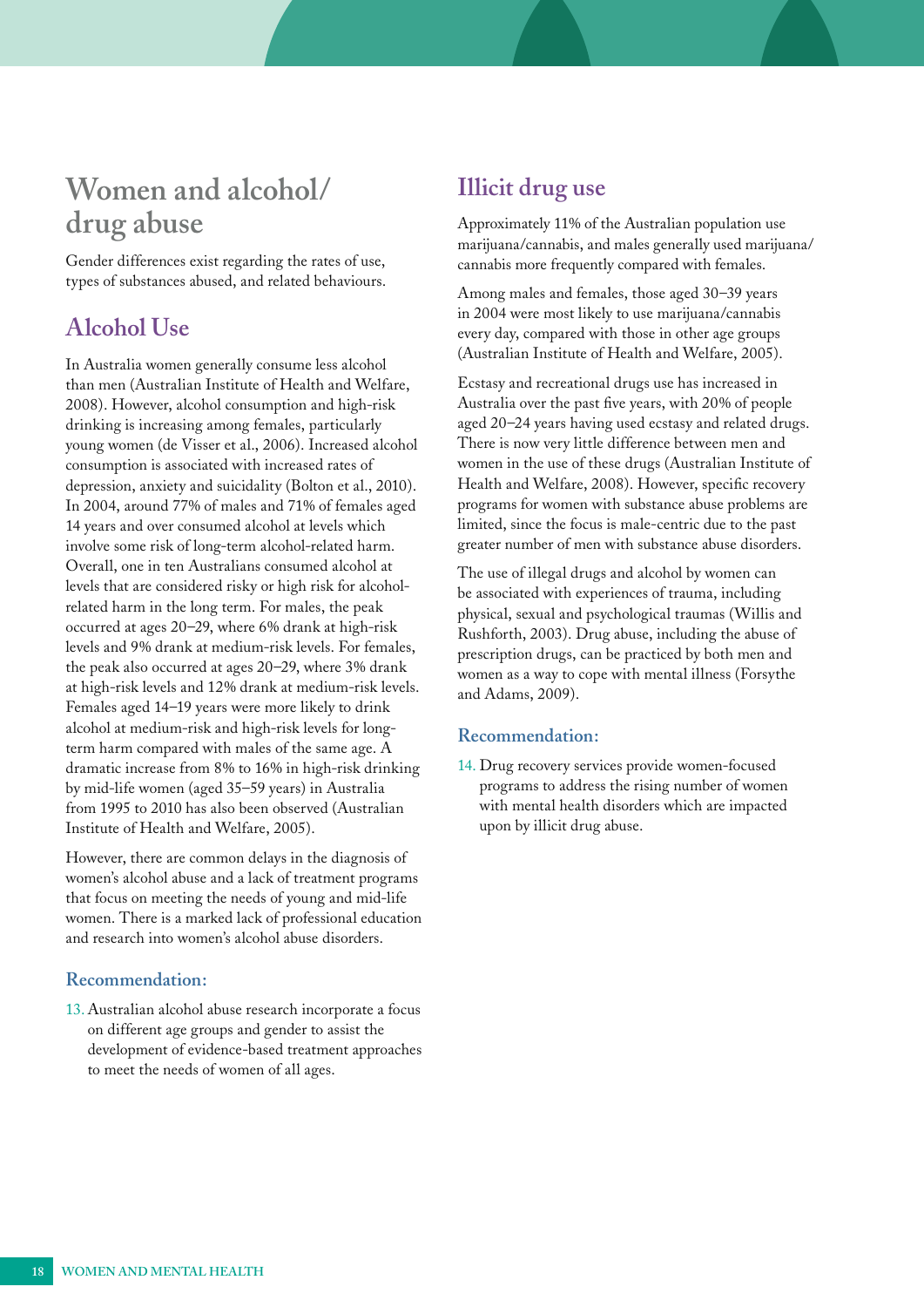## <span id="page-18-0"></span>Meeting the mental health needs of women

# Mental health aspects of Recommendations:

Women's experiences of both mental and physical illness psychiatric services within women's health services; are different from that of men's. Women tend to live 16. Health Workforce Australia develops and delivers longer than men but in general take more medications further education to health practitioners about the and have more contact with health services. Physical mental health aspects of physical illnesses; and illness in women is a major risk factor for mental illness.<br>
Depression and anxiety are prevalent in women suffering<br>
from common medical conditions such as diabetes, cancer,<br>
ischaemic heart disease and chronic kidney dis the prevalence of these conditions is increasing rapidly in our ageing population. For example, Type 2 diabetes affects one in four people over the age of 50. **Reproductive life-cycle** 

additional physical illness is magnified, and depression in particular can substantially affect self-care. The **health issues for women** management of medical disease often creates a<br>significant added challenge for women, which is likely to<br>affect their physical health adversely.<br>The stages of reproductive aging, which include the<br>reproductive phase, menopa

For example, a woman with diabetes and depression may menopause. Hormone levels vary across these stages, as be less likely to measure her blood glucose level routinely does susceptibility to certain illnesses. Reproductiveor attend regular specialist appointments, putting related disorders are specifically related to fluctuations her at risk of further complications such as kidney in reproductive hormones, that is, oestrogen and disease, blindness, or heart attacks. In women receiving progesterone. Examples are premenstrual syndrome, haemodialysis, for example, mortality is increased in postnatal depression, and perimenopausal depression. those with depression or lack of attention to self-care. This particular area of women's mental health, known

developed women-sensitive support systems across the Premenstrual syndrome can affect many women, but continuum of care (See recommendations 23, 24). 5–10% of women experience severe symptoms, are

- **physical illness** 15. Federal, state and territory governments invest in the development of more co-located psychological and development of more co-located psychological and
	-
	-

# The impact of mental illness in women with any **phases and possible mental** additional physical illness is magnified, and depression

Mental illness should be routinely screened for when<br>women are treated for major illnesses such as those<br>mentioned above. For women with physical illnesses,<br>access to mental health clinicians with specific<br>access to mental

functionally incapacitated in the week before menses, and are thus diagnosed with premenstrual dysphoric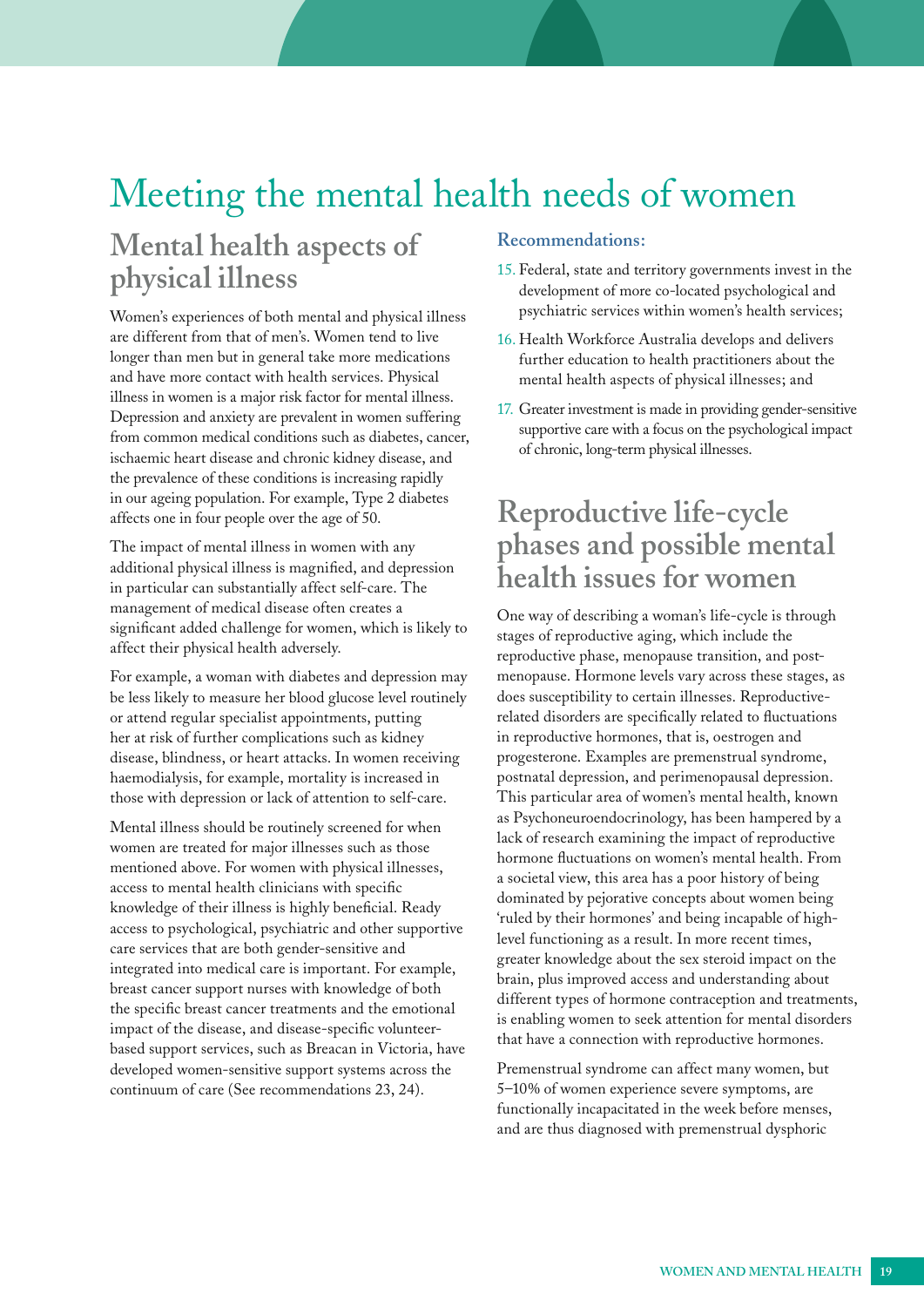<span id="page-19-0"></span>disorder (PMDD). The impact of PMDD is estimated to be equivalent to that of major depression, with resultant negative effects on the woman and her family, and in terms of the cost to healthcare and lost productivity. Unfortunately, there has been considerable stigma attached to this condition and for some time it has been under-recognised, thereby disadvantaging women who experience severe PMDD.

Postnatal depression and postnatal psychosis affect up to 15% of women in the year after delivery. The ramifications for the woman and the development of her baby can be very serious. Antenatal screening for depression and anxiety is being conducted in many parts of Australia. However, for women with pre-existing depression or psychosis, there is very little evidencebased data on the appropriate use of psychotropic medication in pregnancy. Particularly, in the case of antipsychotic medications, there is no systematically collected existing database to guide the safe use of these medications during pregnancy. A small Register, the 'National Register of Antipsychotic Medications in Pregnancy', has recently been established (Kulkarni et al., 2008), and in Victoria there is a Perinatal Psychotropic Medication Information Service (Royal Women's Hospital, 2012). This type of data collection needs to be enhanced and coordinated to provide an important service for the whole nation.

Perimenopausal depression is increasingly recognised as being distinctly different from major depression. Major depression is typically characterised by episodes of prolonged sadness with associated sleep and appetite changes. In contrast, perimenopausal depression is characterised by irritability, low but fluctuating mood, and often occurs in conjunction with typical menopausal symptoms such as hot flushes. Perimenopausal depression is a serious condition that requires early recognition, and often women experiencing this type of depression do not respond to standard antidepressant treatment. A combination of hormonal and tailored antidepressant treatment with a healthy lifestyle approach appears to provide the best outcomes (Cohen et al., 2006). It is clearly important to recognise that most women do not experience perimenopausal depression and therefore do not require special mental health attention. However, for the small percentage that experience severe debilitating depression, new approaches must be made available through clinician and public education. Special

menopause clinics in this area would enable earlier and appropriate intervention. Joint mental and physical health assessments and management options need to be available across Australia for middle-aged women.

Disorders which alter the normal hormonal cycle in women also affect mental health, such as polycystic ovary syndrome (PCOS). PCOS is common and is associated with high rates of depression, bipolar disorder and other mental illnesses. Infertility and obesity are related PCOS issues and can greatly impair a woman's quality of life. Hormone or psychotropic medications or a combination of both can aid this condition. Psychological therapies such as cognitive behaviour therapy and healthy lifestyle approaches can also be helpful.

Overall, there is a limited evidence base upon which to inform mental healthcare, and limited recognition of the high prevalence and burden of these conditions.

For the individual woman there needs to be greater access to clinicians with expert knowledge of the interplay between reproductive status and mental health. Currently, hormonal and psychotropic treatments are available through separate siloed specialties and services. Access to multidisciplinary expertise needs to be made available.

At a societal level, awareness of these conditions and treatments needs to be increased both in the general public and in medical circles. Cooperation between services needs to be encouraged, and further research into effective treatments conducted.

#### **Recommendations:**

- 18. Further investment be made in developing evidencebased best practice in the relationship between women's health, mental health, menopause, and mid-life;
- 19. Federal and state governments conduct targeted professional and public education campaigns regarding the interaction between reproductive hormones and an individual's mental state; and
- 20.The federal government strengthens investment in data collection, analysis and dissemination of knowledge about the use of psychotropic medications in pregnancy.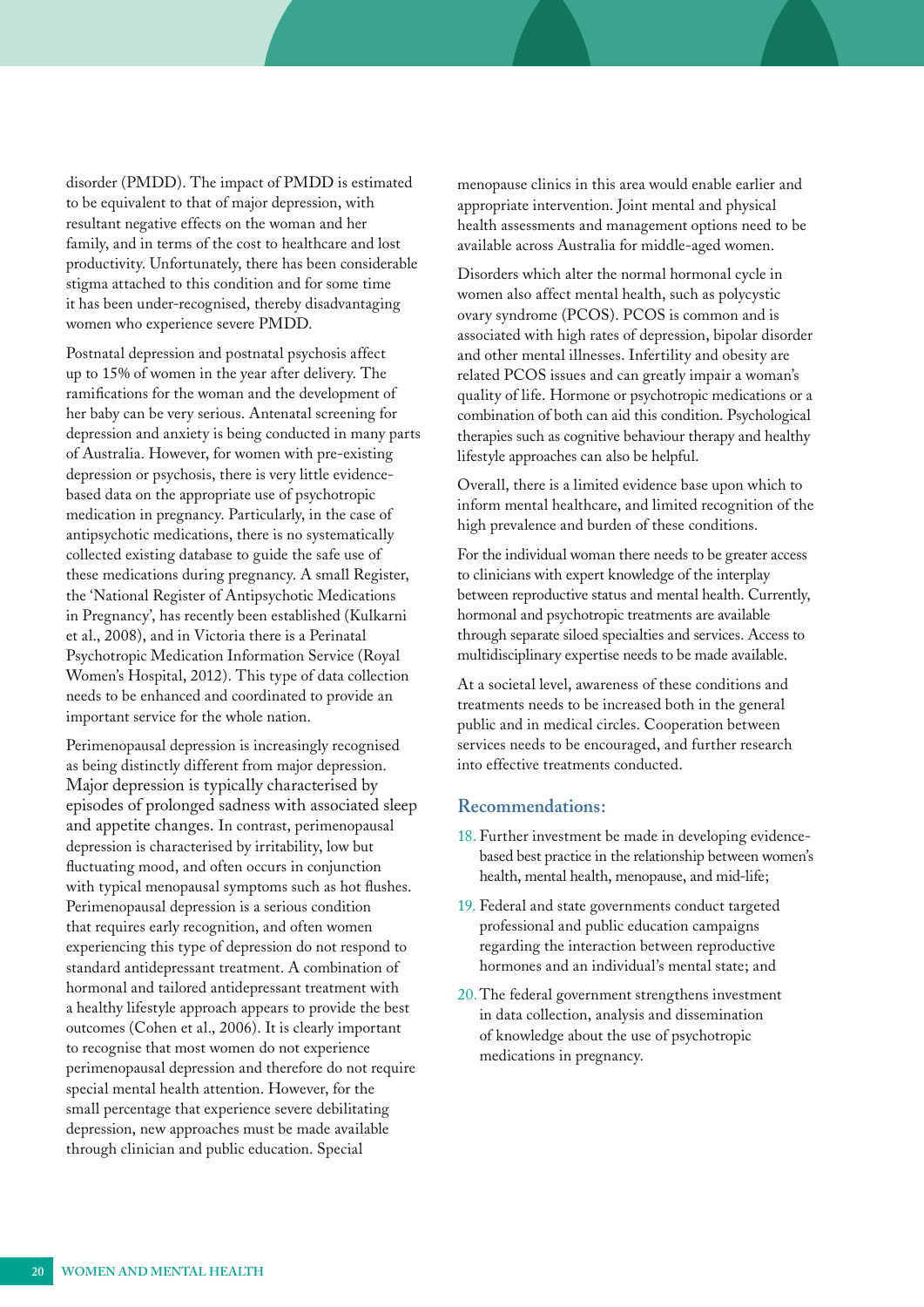## <span id="page-20-0"></span>Meeting the needs of women with mental illnesses

## **Special issues for women with mental illnesses**

#### **Current diagnostic systems**

A major challenge in psychiatry is that mental illnesses are not able to be objectively diagnosed. Unlike other areas of medicine, there are no specific diagnostic laboratory tests for depression, bipolar disorder, schizophrenia, and other disorders. This leads to subjective diagnoses which can vary according to the experience, culture and gender of the clinician and consumer. In particular, being a female patient can bias the clinician's diagnostic process in a particular direction. This is one of the factors noted in the overrepresentation of women diagnosed with mood disorders such as major depression or bipolar disorder.

A particularly problematic disorder to correctly diagnose is Borderline Personality Disorder (BPD). As stated earlier, this mental disorder is predominantly diagnosed in women and has an aetiological association with childhood or later trauma. The symptoms of BPD include deep feelings of insecurity in which the woman has difficulty coping, fear of abandonment and loss; continually seeking reassurance; expressing inappropriate anger towards others who they consider to be responsible for how they feel; and a fragile sense of self and one's place in the world. Further BPD symptoms are persistent impulsiveness, which includes abusing alcohol and other drugs; spending excessively; gambling; stealing; driving recklessly, or having unsafe sex.

Women with BPD often have confused, contradictory feelings, manifested by frequent questioning and changing of emotions or attitudes towards others, and towards aspects of life such as goals, career, living arrangements or sexual orientation. The most serious and life-threatening symptom of BPD is self-harm: the woman may cause herself pain by cutting, burning or hitting herself; overdosing on prescription or illegal drugs; binge eating or starving; or repeatedly putting herself in dangerous situations or attempting suicide

(Paris, 2007). Unfortunately, there are no clearly defined treatments for this condition, although some good results are seen with Dialectical Behavioural Therapy, which is a specifically developed therapy that combines cognitive behavioural techniques with mindfulness techniques derived from Buddhist philosophy. BPD in its severe form is stigmatised, possibly due to the breadth of symptoms and lack of specific interventions. Removing the stigma from this condition is urgently required to assist women who suffer from BPD.

#### **Recommendations:**

- 21. That the federal government fund the Mental Health Council of Australia to develop and conduct a gendered public education campaign to reduce the stigma attached to mental disorders;
- 22.As a matter of urgency, provision to general clinicians by Health Workforce Australia of specific clinical training programs concerning the recognition in women of the symptoms and signs of Borderline Personality Disorder; and
- 23. Subsequent to appropriate workforce development, a public education campaign be undertaken by Mental Health Council of Australia that employs social media communication strategies to promote recognition of the symptoms and signs of Borderline Personality Disorder and what help is available.

#### **Gender blindness in current treatments**

Psychological and psychiatric treatments by and large have not been specifically developed for women. In fact, psychotropic medication dosages and guidelines are often derived from clinical trials that have been conducted in predominantly male subjects (Kulkarni, 2010). Traditionally, women have been the major recipients of psychotherapy, but many traditional forms of psychotherapy have not included a current-day female perspective and rely on theoretical frameworks that are deeply patriarchal.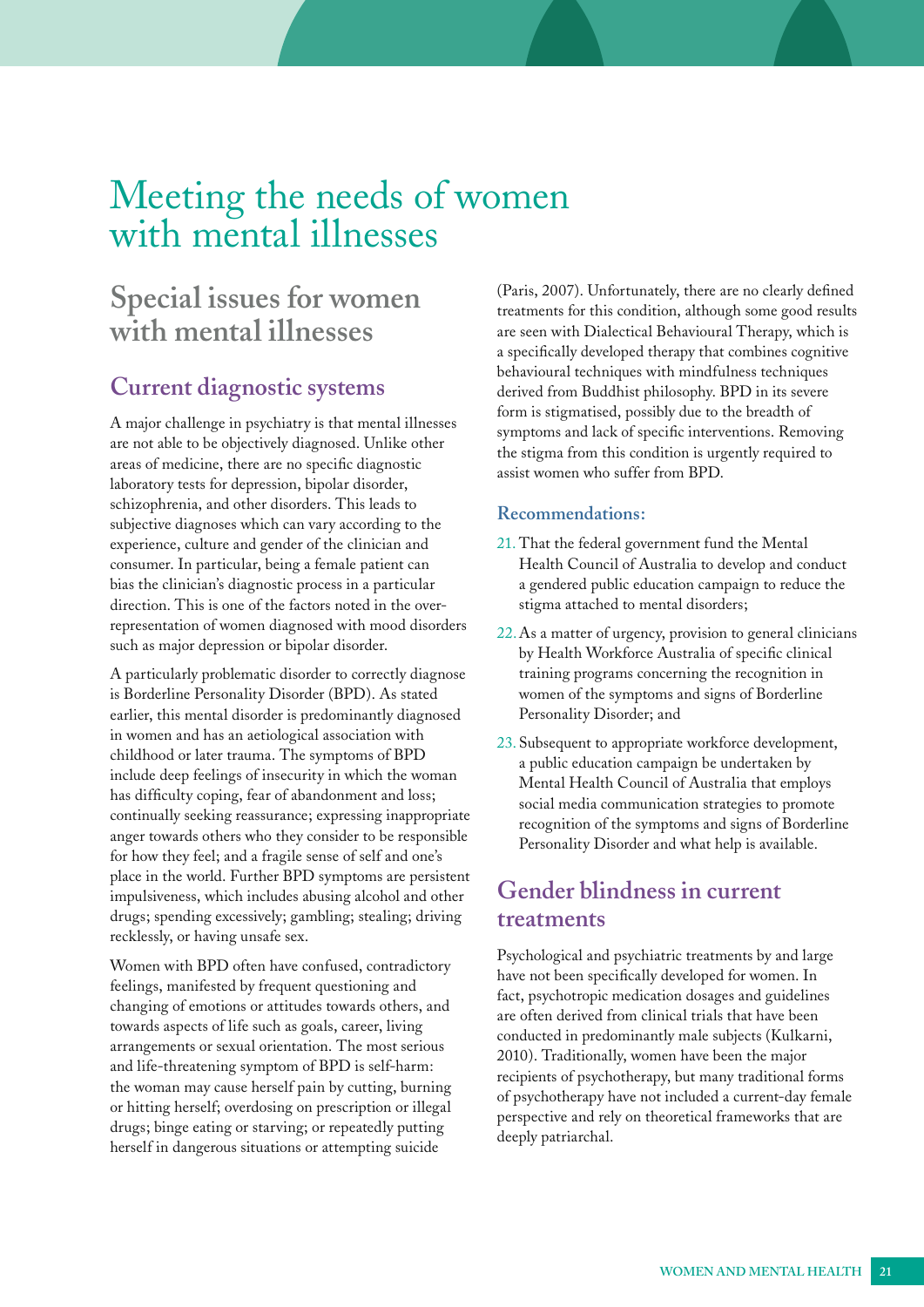<span id="page-21-0"></span>As described earlier, an important basis for the development of mental illnesses in women is that a significant number of women experience traumatic childhoods. Therefore it is important that, where appropriate, techniques such as Dialectical Behavioural Therapy (DBT) (Loebel et al., 1992) or other types of psychotherapy for the management of mental disorders are used that take the abuse background into proper consideration.

The treatment of persistent symptoms for a number of different mental illnesses with Cognitive Behavioural Therapy (CBT) is a useful adjunctive therapy (van der Gaag et al., 2011). In working with women, specific empowerment issues may need to be addressed (Notman and Nadelson, 2006). Cognitive remediation techniques are useful for work-skilling programs for women. Women with longer term schizophrenia may have specific difficulties with entering or re-entering the workforce, and special attention needs to be paid to improving skills for women in areas such as computer technology. It is rare for schizophrenia recovery programs to focus on parenting skills, but for women with schizophrenia who may have lost custody of their children due to their illness, parenting-related matters constitute a key area of recovery work.

Psychotherapeutic and educational techniques such as grief work and female empowerment strategies aimed at coming to terms with mental illness, loss, and understanding the social construction of femininity are some of the newer approaches that address genderspecific issues.

#### **Holistic approaches**

Women with mental illnesses often experience disjointed, incomplete and uncoordinated care. There are many barriers and hurdles in the mental health care systems that can be very confusing for women with mental illnesses and their families. Poor communication exists between primary health care practitioners, inpatient psychiatry units, community mental health facilities and non-government support services. Different treatment approaches with varied goals for the patient can result from the complex mental health service systems that currently exist. In particular, the

links between physical healthcare and mental healthcare can be tenuous at best, with poor communication between different treating teams.

The Better Access to Mental Healthcare initiative introduced new mental health Medicare items on 1 November 2006. These items enable people with diagnosed mental disorders to access services from a range of mental health service providers, including psychologists. The purpose of the Better Access Initiative was to improve this situation by increasing community access to mental health professionals and team-based mental healthcare, with general practitioners encouraged to work more closely and collaboratively with psychiatrists, clinical psychologists, registered psychologists and appropriately trained social workers and occupational therapists (Council of Australian Governments, 2006). However, the initiative, which received considerable funding, has not improved access to mental healthcare for many people. In a thorough review published in 2011, Byles and colleagues found that a large proportion of women who reported mental health problems made no Medicare mental health claims and that socio-economically disadvantaged women were less likely to use the services. They concluded that uptake of assistance through the Better Access Initiative by women with mental health needs was low, highlighting continuing socio-economic inequity (Byles et al., 2011).

The Better Access Initiative included a Medicare Rebate for ten sessions in a calendar year with a clinical psychologist, plus a further six sessions under 'exceptional circumstances' as decided by the referring doctor. The Initiative meant that clinical psychologists could choose to bulk bill for the sessions or charge extra. Many clinical psychologists chose to charge extra for their services, which meant that socio-economically disadvantaged women with mental illnesses did not take up the scheme because of the out-of-pocket extra payments, the limited nature of the session numbers, and the type of treatments offered. In considering future approaches to mental healthcare for women, it is clear that a combined health/mental health approach, that is, an amalgamation of both physical health and mental health care, is vital to ensure the best outcomes for women.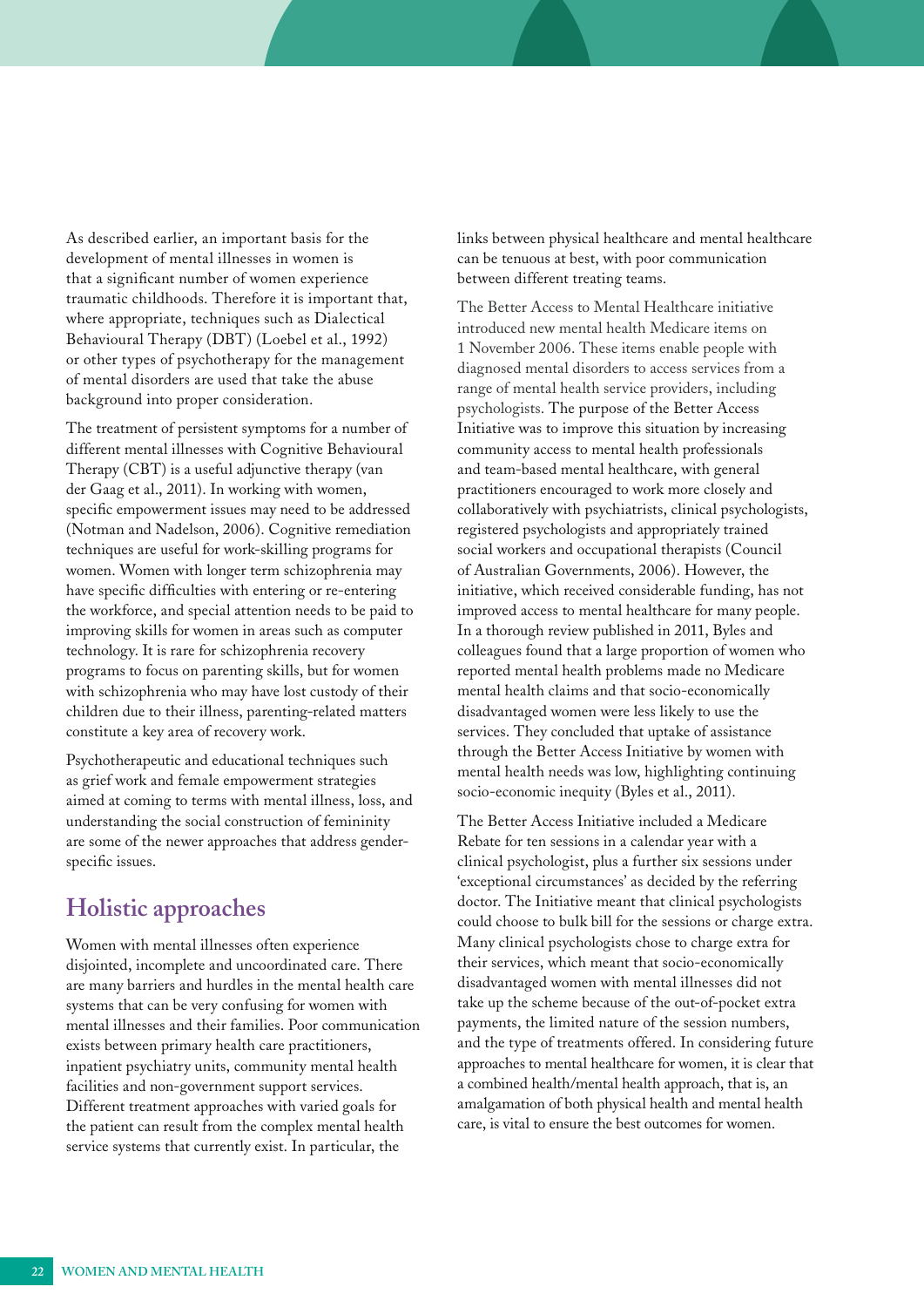<span id="page-22-0"></span>More community based women's health centres staffed by expert health and mental health professionals, with a special focus on women's mental health and health needs, are required. It is very important to achieve a geographical balance as very few suitable services exist outside capital cities. Clinical psychology and psychiatry input in such centres is an important aspect of mental healthcare for women, and affordable access to womancentred mental healthcare is needed. Affordable womancentred mental healthcare can be obtained by extending existing models of women's health centres or women's refuge centres to include a comprehensive range of mental health services tailored to meet women's needs. In order to encourage better access for women to receive psychological mental healthcare, there needs to be a cap on the extra out-of-pocket payments that can be charged in addition to the Medicare Rebate in these special women's centres. In this way, women can receive help for a spectrum of issues ranging from improving their general mental well-being through to treatments for severe mental illnesses while also having their physical healthcare needs met, within the same community centre.

#### **Recommendations:**

- 24.Federal and state governments jointly fund the expansion and establishment of more women's health centres that provide comprehensive women-sensitive mental health services; and
- 25. the federal government investigates the practical requirements for removing barriers to women's equity of access to a comprehensive range of womansensitive mental health services, including equitable provision of psychological and psychiatric services to women. This investigation should include barriers arising from out-of-pocket/co-payment costs; caps on Medicare rebates; transportation; and geographic location of service availability.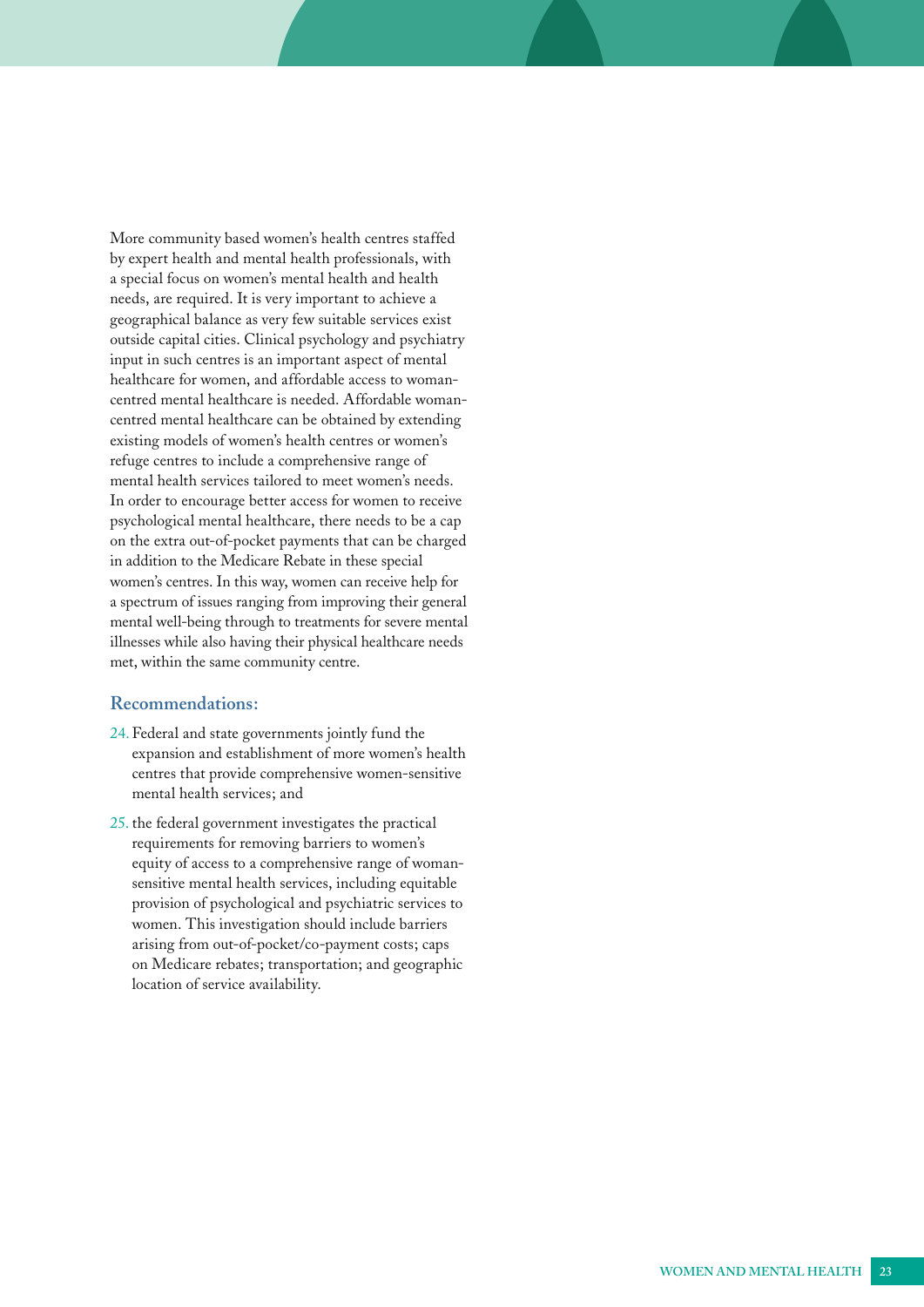## <span id="page-23-0"></span>Service delivery for women with mental illnesses

## **Psychiatry inpatient units – safety and privacy issues**

Since the 1960s, psychiatry inpatient units in Australia have housed male and female patients together. Mixed gender wards are common practice in this country in both the private and public sectors, leading to a number of incidents of assault, predominantly against female inpatients.

The problems of abuse, trauma and violence have worsened due to changes in the way that mental health services are currently delivered. Overall, with welldeveloped community psychiatric services, the threshold for admission to psychiatric inpatient units has been raised, the length of stay has shortened, and rates of readmission have increased (Quirk and Lelliott, 2001). As a result, the level of disturbed, violent and aggressive behaviour of patients admitted to psychiatry wards has increased. More severely ill people with increasingly disinhibited behaviours (sometimes due to substance use) are hospitalised in mixed gender wards for short periods of time. A survey of women treated in public hospital psychiatry inpatient units in Victoria in 2006 (Clarke, 2008) found that of the 75 female inpatients who responded to the questionnaire, 58.5% identified as feeling unsafe in mixed wards; 61% experienced harassment, intimidation or abuse in response to a general question; 13% of women specifically identified frightening experiences of males entering their bedrooms; 19% of women specifically identified witnessing significant aggression; 11% of women specifically identified experiencing sexual harassment; and 5% of women specifically identified sexual assault.

In 2006, the National Patient Safety Agency in the UK published a detailed analysis of patient safety incidents related to mental health between November 2003 and September 2005. One of the specific areas examined was sexual safety: 122 incidents relating to sexual safety were reported. These included allegations of rape, with the alleged perpetrator being another patient in 40% of cases, and a staff member in 60% of cases; consensual sex; exposure; sexual advances; and inappropriate/sexual touching. Many key messages and recommendations came from this report in relation to sexual safety. Of

great significance was that in 2006 the UK adopted a policy of gender segregation on psychiatric wards, with significant fines for breaches of this policy. It is very clear that inpatient psychiatry units need to change the building structures, as well as staff attitudes, to provide safety and privacy for women needing hospitalisation. Guidelines such as the 'Gender-Sensitive Practice Guidelines' recommend major improvements in both building design and staff education to reduce violence against women in psychiatric care settings (Department of Health, 2011).

#### **Recommendations:**

- 26.That all existing and new psychiatric inpatient facilities be redesigned or designed to provide significant areas of gender segregation and ensure safety and privacy for female inpatients;
- 27. Education programs on gender sensitivity be rendered mandatory for all clinical staff in inpatient psychiatry facilities; and
- 28.The Council of Australian Governments provide leadership to initiate reforms which require that sexual and other assaults in psychiatric facilities be reported and treated in the same way as those occurring in the general community (p. 30).

## **Community mental health services and gender sensitive practice**

Gender sensitive practice in the community setting includes viewing women's lives in the context of their lived circumstances, acknowledging the power difference between facilitators and participants to avoid disempowering women, remaining aware of gender stereotypes and the objectification of women, and making services available, accessible, affordable and appropriate (Women's Centre for Health Matters, 2009). Women with mental illnesses are increasingly being managed out of the hospital setting, as community psychiatry has become the standard mode of service provision. In order to reduce gender disparities in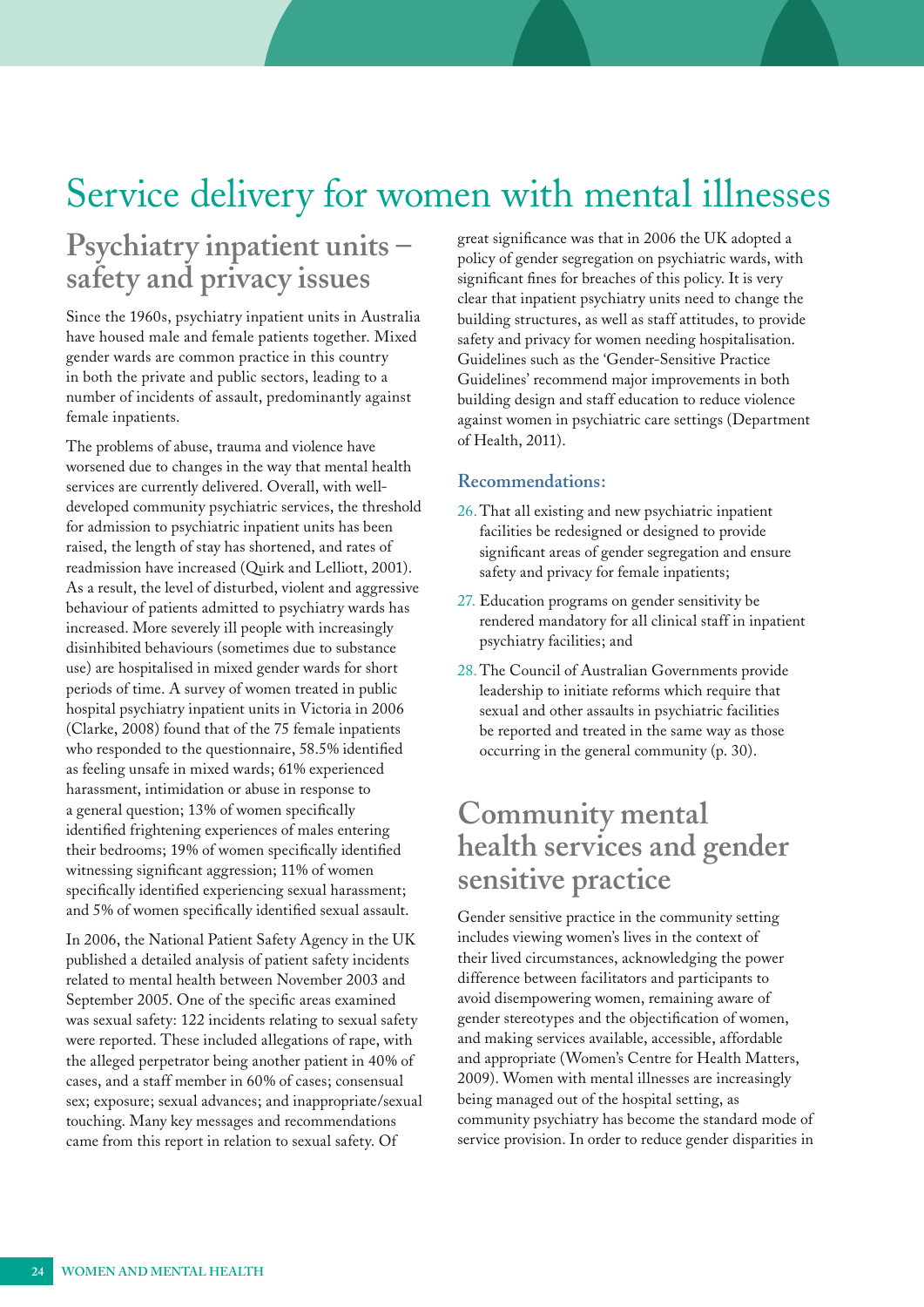<span id="page-24-0"></span>mental health treatment, gender-sensitive services must be adopted and implemented. These services must meet women's needs for dedicated care, privacy, empowerment and understanding at all levels, from primary to specialist care in all outpatient facilities, including the non-government sector that provides considerable support for people with persistent mental disorders (Judd et al., 2009).

A recent review of peer support literature (Pound et al., 2011) found that there are a variety of peer support models which best meet the needs of women. The models complement care in the community sector, and can have different ways of functioning. The key characteristics that define best practice peer support include an emphasis on experiential knowledge, reciprocity, providing opportunities to learn and take on new roles, sharing responsibility, building friendship or interpersonal relationships, and being non-hierarchical and voluntary. There are excellent examples of this model in use in the Australian Capital Territory (ACT) and other parts of Australia. Overall, the use of peer support in community settings with competent facilitators, including leaders as peers and also for supervision and support for peer leaders, has been found to be a useful community mental health support modality for women (Mead and MacNeil, 2006).

#### **Recommendations:**

- 29. Federal, state and territory governments develop gender-sensitive practice guidelines, with specific input from women as consumers, carer advocates and mental health clinicians, and ensure their implementation in all mental healthcare settings. Expertise in the development of gender-sensitive practice guidelines and training is readily available within the women's health sector; and
- 30. The encouragement of the use of peer support in state government-funded community mental healthcare clinics and Psychiatric Disability Support Sector services, with ongoing education of women provided through consumer advocacy organisations such as Mental Illness Fellowship Australia, SANE Australia, and Beyond Blue.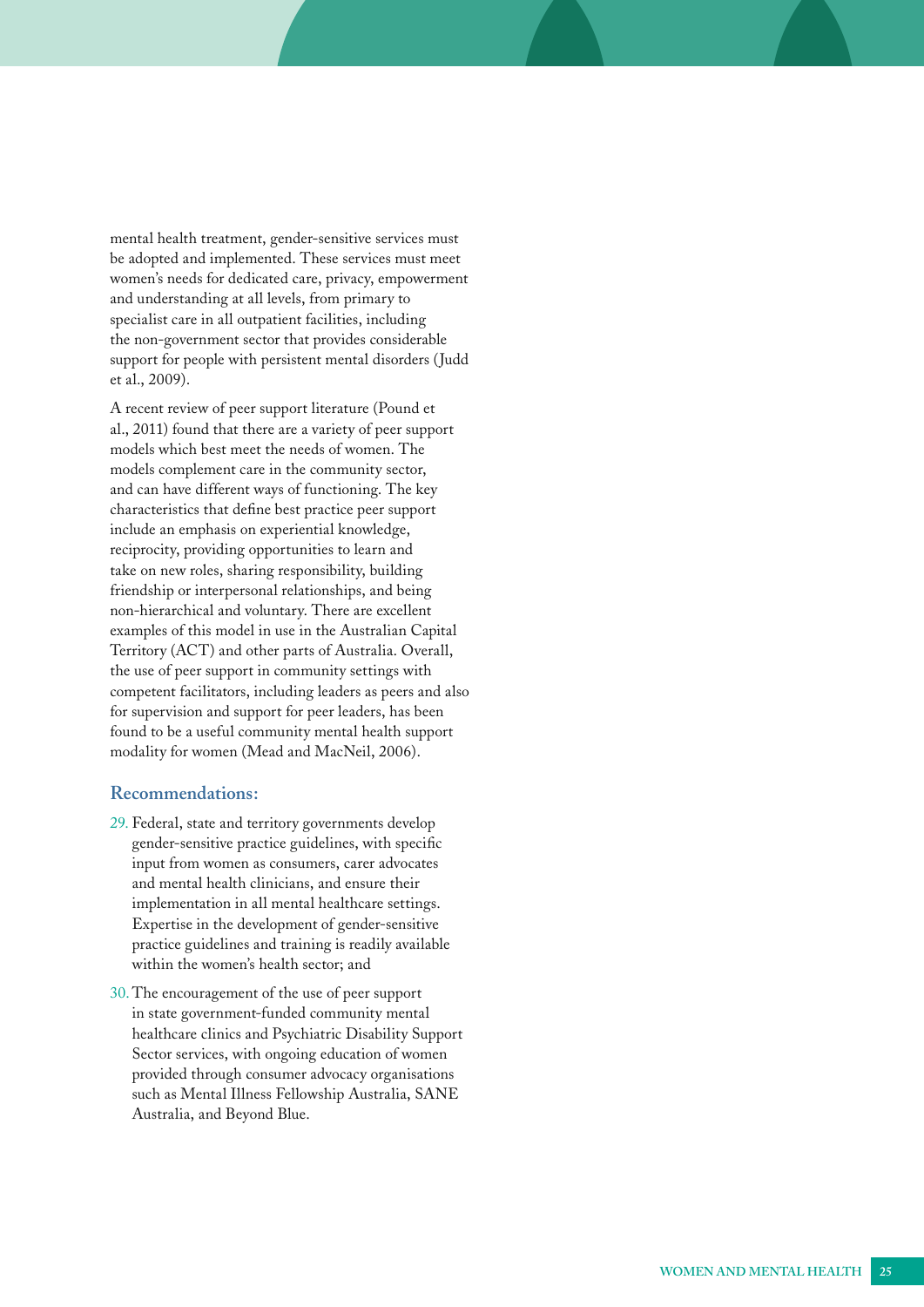## <span id="page-25-0"></span>Research and education

To date there are very few dedicated women's mental health research centres in Australia, with small groups across the nation conducting research into specific aspects of women's mental illnesses. There is an urgent need for a greater, co-ordinated focus on women's mental health research across Australia in order to develop more tailored approaches to the prevention of women's mental illness, focussing on promoting wellbeing and understanding the social context of women's mental health issues. Better integration of research, which includes the use of advances in biotechnology within social and psychological domains, will enable more understanding of the biological, psychological and social factors that impact detrimentally on women's mental health.

This in turn will lead to new and better treatment options being developed and an evidence base for mental health reform for women with mental disorders.

As the population ages, the growing burden of disease will increasingly impact on health resources. Research is required to maximise the effectiveness of policies and services, as well as to allocate resources to cost-effective interventions specifically designed to meet the needs of women. There is an urgent need for gender-focused research to ensure that clinicians, policy makers and mental health services can improve the quality of their services for women with mental illnesses. Building a solid, nationally integrated evidence base derived from high quality research into the bio-psychosocial causes of, and special therapeutic approaches to, women's mental illnesses is an important and much needed investment in the project of improving the future for women with mental disorders.

#### **Recommendation:**

31. A national women's mental health research institute is established with the aim of building a nationally integrated evidence base through coordinating and facilitating an Australia-wide program of research to improve outcomes for women with mental illnesses.

## **Specific development of treatments tailored for women with mental illnesses**

Managing women with schizophrenia requires new approaches that have a clear gender focus. In this way, more specific, tailored treatments for women with mental illness can be developed and implemented to provide better outcomes. Developing better clinical approaches for women with mood disorders that take specific aspects of hormone fluctuations into account and are able to provide information about this for women is another area of research that is required. Borderline Personality Disorder is a severe mental illness with both high mortality and morbidity, and yet there is very little investment in the research of this disorder, and there is no specific treatment approach.

#### **Recommendations:**

32. National Health and Medical Research Council research priority be given to developing new treatments for women with specific mental illnesses.

Recently, a 'Ten Year Roadmap' for national mental health reform has been drafted to continue on from the Fourth National Mental Health Plan, but it does not employ a gender lens or a plan to implement research to develop specific approaches for women with mental illnesses. This vision for mental health reform in Australia does not provide the substantial research investment required to evaluate its key directions which include Promoting Good Mental Health and Well-being and Preventing Mental Illness and Suicide; Early Detection and Intervention; Consumers and Carers at the Heart of Services and Support; Supporting People to Participate in Society; and Making Services Work for People – Access, Quality, Integration and Coordination (Department of Health and Ageing, 2012). The gender-blind approach of this Plan mirrors that of previous Mental Health Plans. It is crucial that gender analysis is made the foundation of this document if outcomes for women are to be improved: a general focus will not achieve this aim.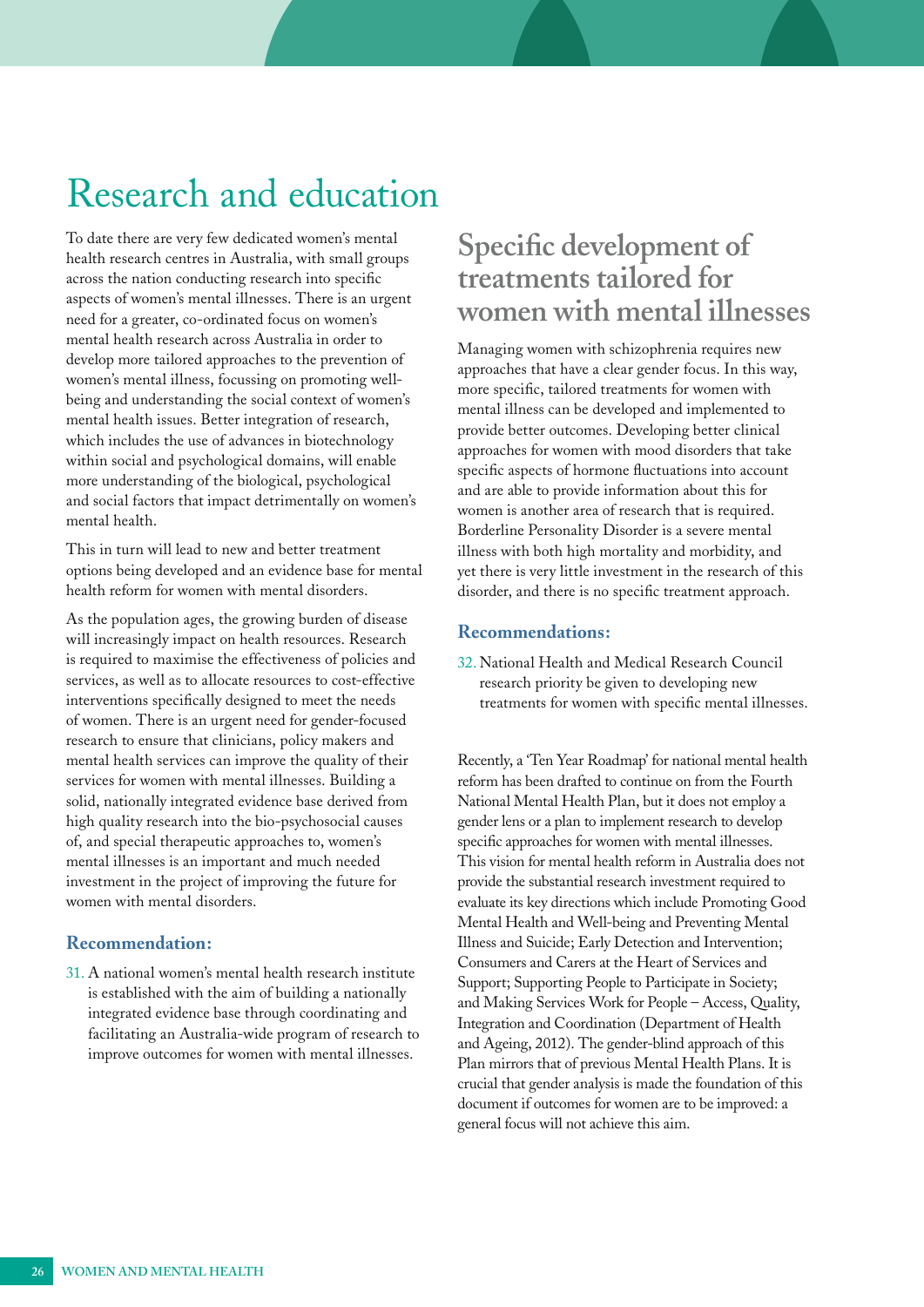## <span id="page-26-0"></span>**Mental health promotion and education**

The benefit of promoting mental health and well-being for populations and communities is receiving greater attention. Emphasising the importance of the quality of societal and community life has a significant impact for the individual as well as the community. Mental health promotion and education aims to support people to achieve and maintain good mental health, as well as improving the well-being of communities. The most popular methods of health promotion also apply to mental health promotion and include mental health education, and social marketing, aimed at behavioural change in the individual and broader community/societal changes.

In this era of increased social media usage by the general population, there is abundant potential to increase the general awareness of mental health issues for women through broad health promotion. Although there are a number of popular women's mental health websites, there are still too few mental health promotion programs that are focused on women's mental health issues. Women's mental health promotion and education is a key factor in promoting gender-sensitive practice. In particular, mental health promotion for women needs to develop a strong focus on available resources for assistance. Expert mental health promotion must focus on mental health from a gendered perspective, such as in the areas of postnatal depression, depression in general, and psychosis awareness. It is important to use the existing mental health promotion outlets and to build new sites in order to increase mental health promotion for women. The aim of these would be to educate the entire population on the broad determinants of mental health and ill health; the different manifestations of mental disorders in women and awareness of their possible impacts; and the resources available to help women with mental illness.

While social media is one mode of delivering information and education, there is a clear need for a variety of mental health promotion and support strategies to be provided. As discussed earlier, there is an urgent need to fund a greater number of community health centres for women than presently exist, which would include a range of mental health services developed and delivered to cater for a spectrum of mental health issues. In this setting, important educational material can be disseminated concerning mental health, the social determinants of mental ill health, and access to resources and support networks.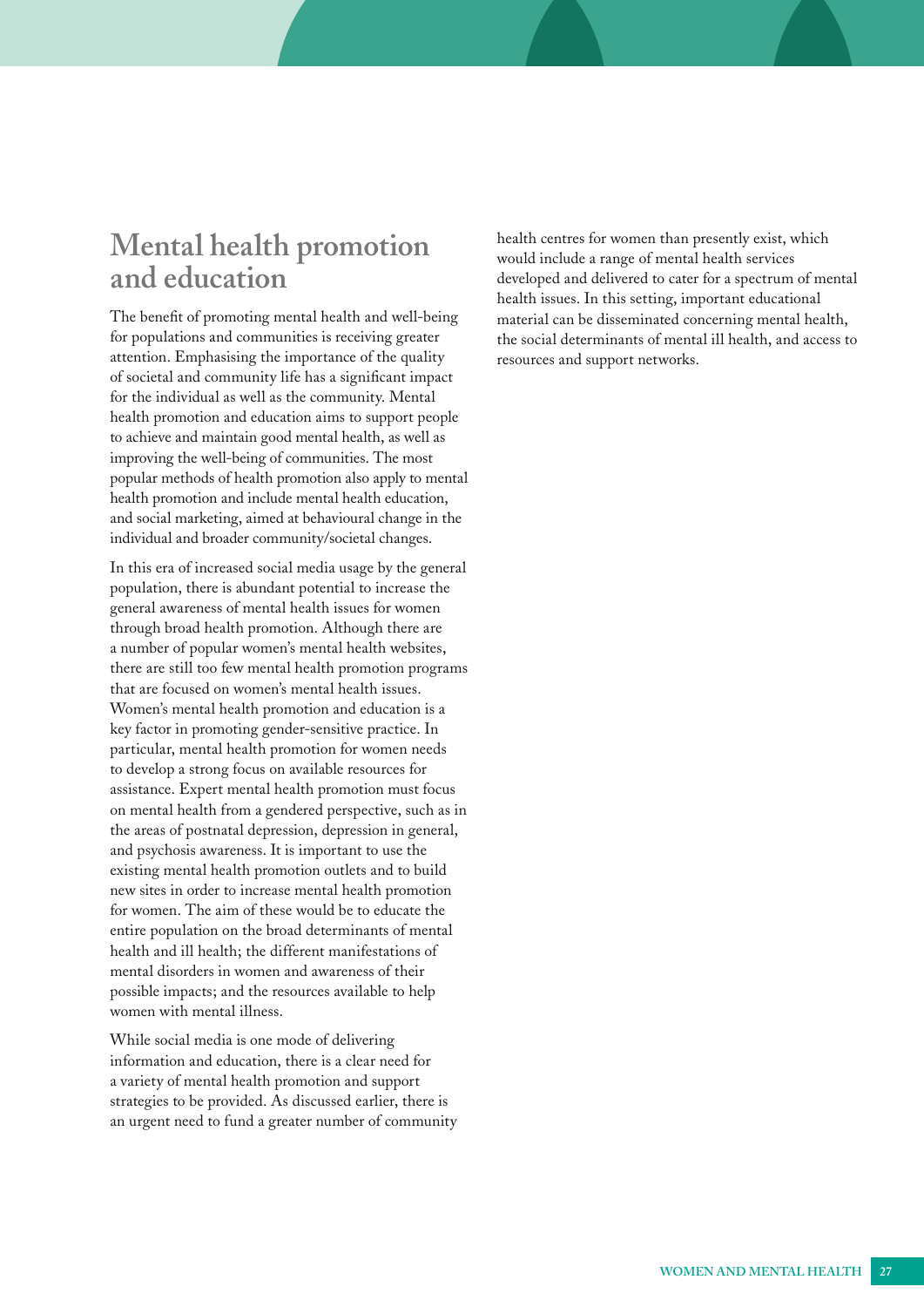## <span id="page-27-0"></span>Conclusion

Although mental health reform has occurred at a rapid pace in Australia over the past ten years, there is a notable lack of focus on women's mental health as a specific target area. Promoting women's mental health and well-being requires greater understanding of negative societal factors such as violence, poverty, substance abuse and gender inequity. Prevention of mental illness in women involves social reform, since violence, poverty and substance abuse can impact adversely on well-being. In combination with biological and psychological factors, adverse social factors lead to the development of mental illness. The specific combination and impact of the bio-psychosocial factors causing mental disorders in women is poorly understood, and the current research into women's mental health and mental disorders is uneven and poorly funded. There is a great need to research the impact of social factors on mental health and to develop a tailored approach to the prevention of mental illness in women. Women who experience mental disorders urgently require gender specific treatment options and access to safe, private services that answer the special needs of women with mental illnesses. The dual challenges of preventing mental disorders in women and effectively treating women's mental illness with sensitivity are key areas that require urgent and combined attention from the community, health, social policy, legal, research and education sectors. Mental health reform in Australia must give specific attention to the integrated bio-psychosocial factors that impact on the mental health and well-being of women, as well as focussing on specially tailored treatments for women with mental disorders.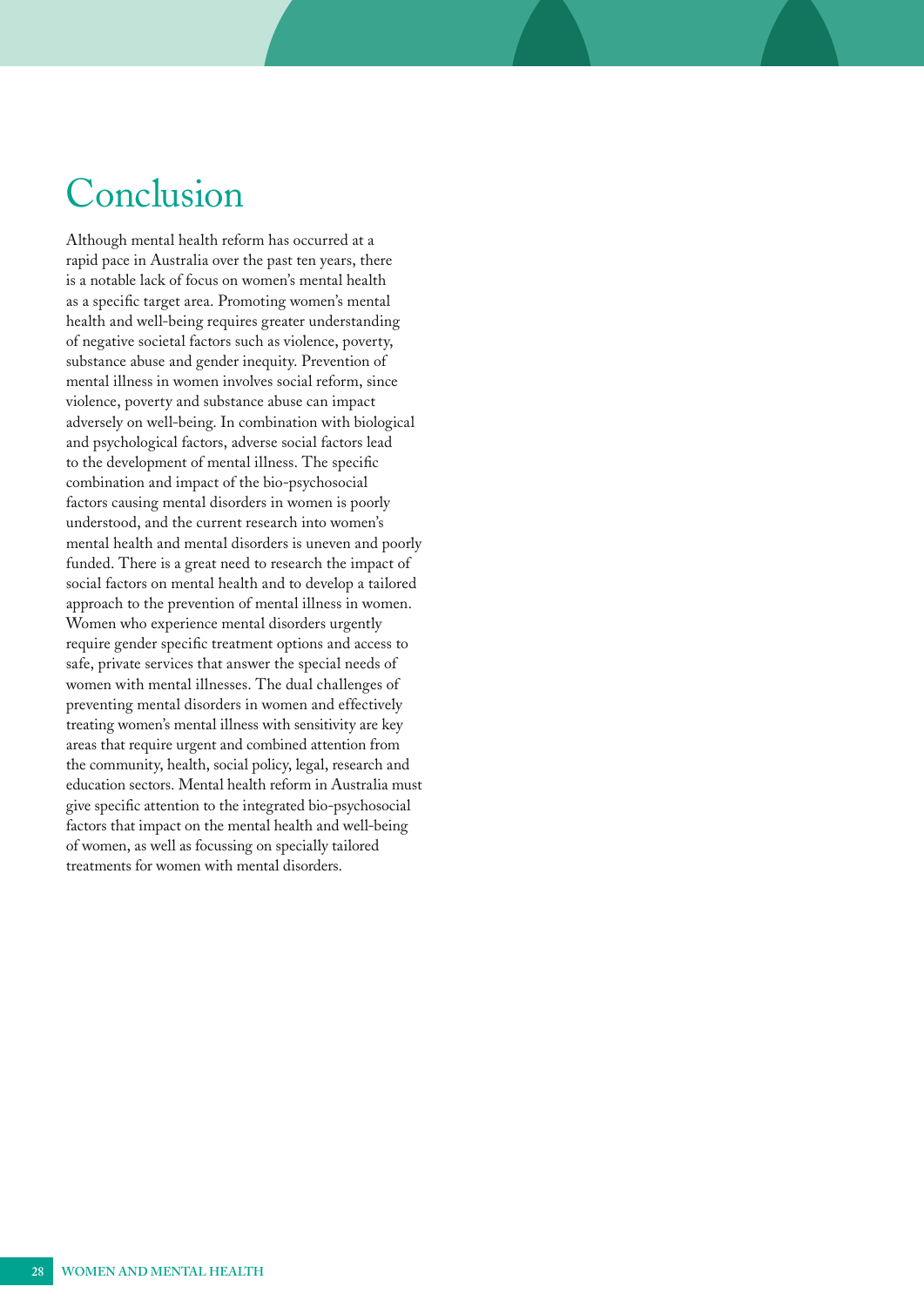# <span id="page-28-0"></span>**REFERENCES**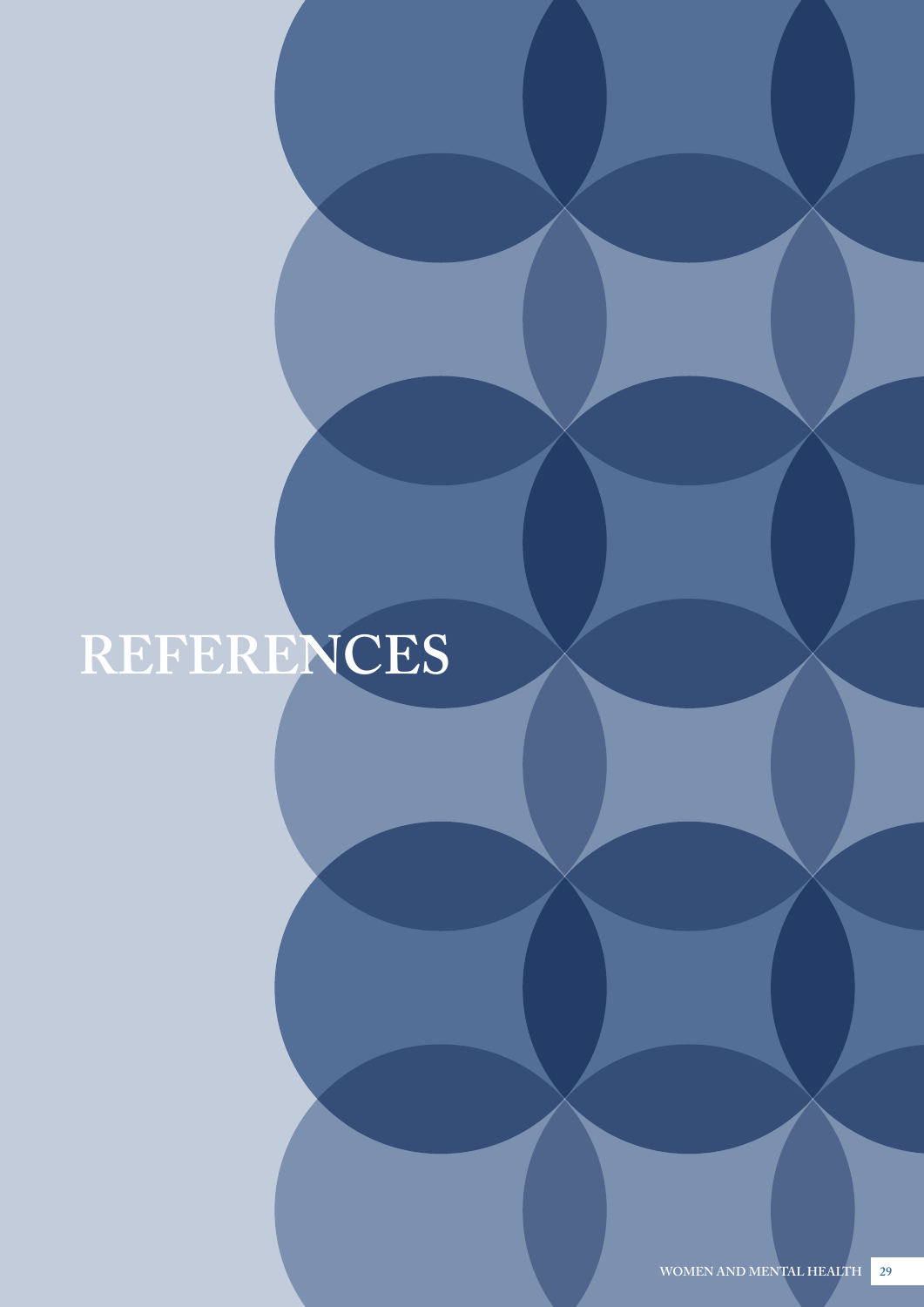American Psychiatric Association (2000) *Diagnostic and Statistical Manual of Mental Disorders*, Fourth Edition: DSM-IV-TR®. American Psychiatric Association.

Australian Bureau of Statistics (2003) *National Health Survey: Mental Health,* cat. no. 4811.0. ABS, Canberra.

Australian Bureau of Statistics (2008) *National Survey of Mental Health and Wellbeing: Summary of Results*, 2007, cat. no. 4326.0. ABS, Canberra.

Australian Institute of Health and Welfare (2005) *Statistics on drug use in Australia 2004,* cat. no. PHE 62. AIHW, Canberra.

Australian Institute of Health and Welfare (2007) *Australian Self-harm Statistics - Key Findings: Living is for everyone: suicide prevention in Australia*. AIHW, Canberra.

Australian Institute of Health and Welfare (2008) 2007 *National Drug Strategy Household Survey: First results: Drug statistics series, no. 20.* cat. no. PHE 98. AIHW, Canberra.

Australian Institute of Health and Welfare (2010) *Australia's health 2010, no. 12*, cat. no. AUS 122. AIHW, Canberra.

Beck, J. C. & Van Der Kolk, B. (1987) 'Reports of childhood incest and current behavior of chronically hospitalized psychotic women' *Am J Psychiatry* (144) pp. 1474–6.

Begg, S., Vos, T., Barker, B., Stevenson, C., Stanley, L. & Lopez, A. (2007) *The burden of disease and injury in Australia* 2003, cat. no. PHE 82. AIHW, Canberra.

Bolton, J. M., Pagura, J., Enns, M. W., Grant, B. & Sareen, J. (2010) 'A population-based longitudinal study of risk factors for suicide attempts in major depressive disorder' *J Psychiatr Res* (44) pp. 817–26.

Bradley, R. H. & Corwyn, R. F. (2002) 'Socioeconomic status and child development' *Annu Rev Psychol* (53) pp. 371–99.

Byles, J. E., Dolja-Gore, X., Loxton, D. J., Parkinson, L. & Stewart Williams, J. A. (2011) 'Women's uptake of Medicare Benefits Schedule mental health items for general practitioners, psychologists and other allied mental health professionals' *Med J Aust* (194) pp. 175–9.

Campbell, J. C. & Lewandowski, L. A. (1997) *'Mental and physical health effects of intimate partner violence on women and children'* Psychiatr Clin North Am (20) pp. 353–74.

Chamberlain, C. & Mackenzie, D. (2009) *Counting the homeless* 2006: Victoria, Cat. no. HOU 203. AIHW, Canberra.

Childbirth Australia (2012) *Woman-Centred Care.* Available: [<http://www.childbirth.org.](http://www.childbirth.org.au/index.php?option=com_content&view=article&id=20) [au/index.php?option=com\\_](http://www.childbirth.org.au/index.php?option=com_content&view=article&id=20) [content&view=article&id=20>](http://www.childbirth.org.au/index.php?option=com_content&view=article&id=20), accessed 20 September 2012.

Clarke, H. (2008) *Submission to the Review of Mental Health Act*, 1986. Victorian Women and Mental Health Network, Victoria.

Cohen, L. S., Soares, C. N., Vitonis, A. F., Otto, M. W. & Harlow, B. L. (2006) 'Risk for new onset of depression during the menopausal transition: the Harvard study of moods and cycles' *Arch Gen Psychiatry* (63) pp. 385–90.

Council of Australian Governments (2006) *National action plan on mental health* 2006–2011. COAG, Canberra.

Council of Australian Governments (2011) *National Plan to Reduce Violence against Women and their children* 2010–2022. COAG, Canberra.

Danielson, K. K., Moffitt, T. E., Caspi, A. & Silva, P. A. (1998) 'Comorbidity between abuse of an adult and DSM-III-R mental disorders: evidence from an epidemiological study' *Am J Psychiatry* (155) pp. 131–3.

De Visser, R. O., Rissel, C. E., Smith, A. M. & Richters, J. (2006) 'Sociodemographic correlates of selected health risk behaviors in a representative sample of Australian young people' *Int J Behav Med* (13) pp. 153–62.

Department of Health (2007) *Youth Early Psychosis Status Report.* Mental Health, Drugs & Regions Division, Victoria.

Department of Health (2011) *Service guideline on gender sensitivity and safety: Promoting a holistic approach to wellbeing.*  Mental Health, Drugs & Regions Division, Melbourne.

Department of Health and Ageing (2009) *The Fourth National Mental Health Plan: An agenda for collaborative government action in mental health*  2009–2014. DHA, Canberra.

Department of Health and Ageing (2010) *National Women's Health Policy*  2010. DHA, Canberra.

Department of Health and Ageing (2012) *A Ten year Roadmap for National Mental Health Reform: Draft no. 4.* DHA, Canberra.

Forsythe, L. & Adams, K. (2009) *Trends & issues in crime and criminal justice: Mental health, abuse, drug use and crime: does gender matter?* Australian Institute of Criminology, Canberra.

Hilton, M. F., Scuffham, P. A., Vecchio, N. & Whiteford, H. A. (2010) 'Using the interaction of mental health symptoms and treatment status to estimate lost employee productivity' *Aust N Z J Psychiatry* (44) pp. 151–61.

Johnson, J. G., Cohen, P., Brown, J., Smailes, E. M. & Bernstein, D. P. (1999) 'Childhood maltreatment increases risk for personality disorders during early adulthood' *Arch Gen Psychiatry* (56) pp. 600–6.

Judd, F., Armstrong, S. & Kulkarni, J. (2009) 'Gender-sensitive mental health care' *Australas Psychiatry* (17) pp. 105–11.

Kulkarni, J. (2010) 'Special issues in managing long-term mental illness in women' *Int Rev Psychiatry* (22) pp. 183–90.

Kulkarni, J., Mccauley-Elsom, K., Marston, N., Gilbert, H., Gurvich, C., De Castella, A. & Fitzgerald, P. (2008) 'Preliminary findings from the National Register of Antipsychotic Medication in Pregnancy' *Aust N Z J Psychiatry* (42) pp. 38–44.

Loebel, A., Lieberman, J., Alvir, J., Mayerhoff, D., Geisler, S. & Szymanski, S. (1992) 'Duration of psychosis and outcome in first-episode schizophrenia' *American Journal of Psychiatry* (149) pp. 1183–8.

Lysaker, P. H., Meyer, P. S., Evans, J. D., Clements, C. A. & Marks, K. A. (2001) *'*Childhood sexual trauma and psychosocial functioning in adults with schizophrenia' *Psychiatr Serv* (52) pp. 1485–8.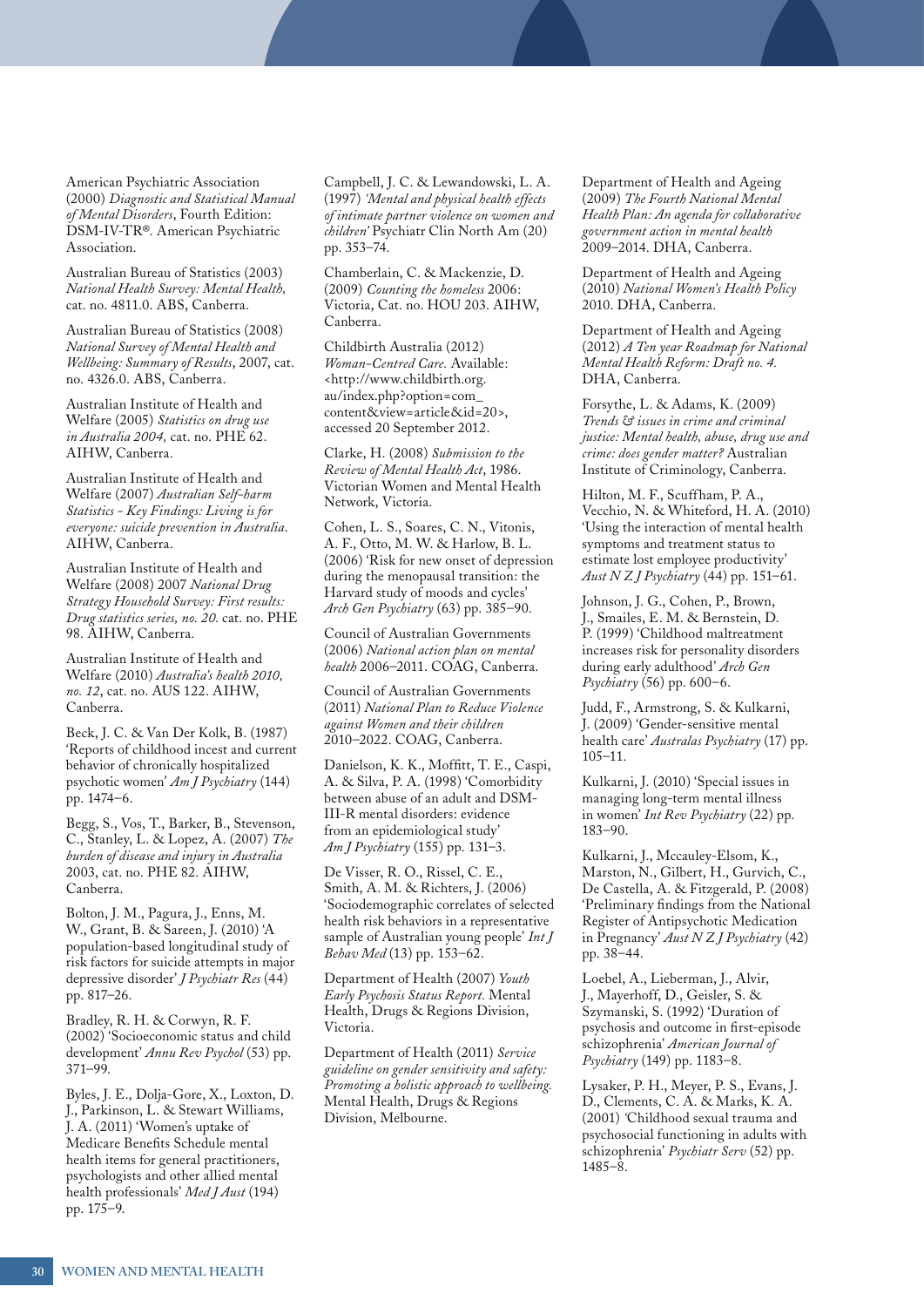Macmillan, H. L., Fleming, J. E., Streiner, D. L., Lin, E., Boyle, M. H., Jamieson, E., Duku, E. K., Walsh, C. A., Wong, M. Y. & Beardslee, W. R. (2001) 'Childhood abuse and lifetime psychopathology in a community sample' *Am J Psychiatry* (158) pp. 1878–83.

Mcclelland, A. & Scotton, R. (1998). 'Poverty in health'. In: Finher, R. & Nieuwenhuysen, J. (eds.) *Australian Poverty: Then and Now*. Melbourne University Press, Melbourne.

Mcmunn, A. M., Nazroo, J. Y., Marmot, M. G., Boreham, R. & Goodman, R. (2001) 'Children's emotional and behavioural well-being and the family environment: findings from the Health Survey for England' *Soc Sci Med* (53) pp. 423–40.

Mead, S. & Macneil, C. (2006) 'Peer Support: What Makes It Unique?' *International Journal of Psychosocial Rehabilitation* (10) pp. 29-37.

Mullen, P. E., Romans-Clarkson, S. E., Walton, V. A. & Herbison, G. P. (1988) 'Impact of sexual and physical abuse on women's mental health' *Lancet* (1) pp. 841–5.

Notman, M. & Nadelson, C. (2006) *Psychoanalytic perspectives.* Lippincott, Williams & Wilkins, Ontario, Canada.

Paris, J. (2007) 'The nature of borderline personality disorder: multiple dimensions, multiple symptoms, but one category' *J Pers Disord* (21) pp. 457–73.

Pound, L., Judd, K. & Gough, J. (2011) *Peer support for women living with mental health issues: The views of ACT Women.*  Women's Centre for Health Matters.

Price-Robertson, R., Bromfield, L. & Vassallo, S. (2010) *The prevalence of child abuse and neglect: NCPC Resource Sheet.* National Child Protection Clearinghouse, Melbourne.

Quirk, A. & Lelliott, P. (2001) 'What do we know about life on acute psychiatric wards in the UK? A review of the research evidence' *Soc Sci Med* (53) pp. 1565–74.

Read, J. & Argyle, N. (1999) 'Hallucinations, delusions, and thought disorder among adult psychiatric inpatients with a history of child abuse' *Psychiatr Serv* (50) pp. 1467–72.

Royal Women's Hospital (2012) *Perinatal Psychotropic Medicine Information Service.* Available: <[http://](http://www.ppmis.org.au/) [www.ppmis.org.au/](http://www.ppmis.org.au/)>, accessed 2 October 2012.

Sanderson, C. (2006) *Counselling Adult Survivors of Child Sexual Abuse.*  J.Kingsley.

Seeman, M. V. (2000) 'Women and schizophrenia' *Medscape Womens Health* (5) p. 2.

Senate Community Affairs Committee Secretariat (2011) *Inquiry into Commonwealth Funding and Administration of Mental Health Services: EPPIC funding in the 2011–12 Federal Budget.* Community Affairs References Committee, Canberra.

Stoltenborgh, M., Van Ijzendoorn, M. H., Euser, E. M. & Bakermans-Kranenburg, M. J. (2011) 'A global perspective on child sexual abuse: metaanalysis of prevalence around the world' *Child Maltreat* (16) pp. 79–101.

Thompson, M. P., Kingree, J. B. & Desai, S. (2004) 'Gender differences in long-term health consequences of physical abuse of children: data from a nationally representative survey' *Am J Public Health* (94) pp. 599–604.

Van Der Gaag, M., Stant, A. D., Wolters, K. J., Buskens, E. & Wiersma, D. (2011) 'Cognitive-behavioural therapy for persistent and recurrent psychosis in people with schizophreniaspectrum disorder: cost-effectiveness analysis.' *Br J Psychiatry*. (198) pp. 59–65.

Vichealth (2004) *The Health Costs of Violence: Measuring the Burden of Disease Caused by Intimate Partner Violence.*  VicHealth, Melbourne.

Walker, E. A., Gelfand, A., Katon, W. J., Koss, M. P., Von Korff, M., Bernstein, D. & Russo, J. (1999) 'Adult health status of women with histories of childhood abuse and neglect' *Am J Med* (107) pp. 332–9.

Willis, K. & Rushforth, C. (2003) The Female Criminal – *An Overview of Women's Drug Use and Offending Behaviour: Trends and issues in crime and criminal justice, no. 264.* Australian Institute of Criminology, Canberra.

Women's Centre for Health Matters (2009) *Position paper on gender sensitive mental health service delivery*. Canberra.

World Health Organisation (2002) *World report on violence and health: summary.* WHO, Geneva.

World Health Organisation (2003) *Investing in Mental Health.* WHO, Geneva.

World Health Organization (2011) *Gender and Women's Mental Health Gender disparities and mental health: The facts. WHO, Geneva.* Available: <[http://www.who.int/mental\\_health/](http://www.who.int/mental_health/prevention/genderwomen/en/) [prevention/genderwomen/en/>](http://www.who.int/mental_health/prevention/genderwomen/en/), accessed 2 October 2012.

Zubin, J., Steinhauer, S. R. & Condray, R. (1992) *'*Vulnerability to relapse in schizophrenia' *Br J Psychiatry Suppl* (18) pp. 13–8.